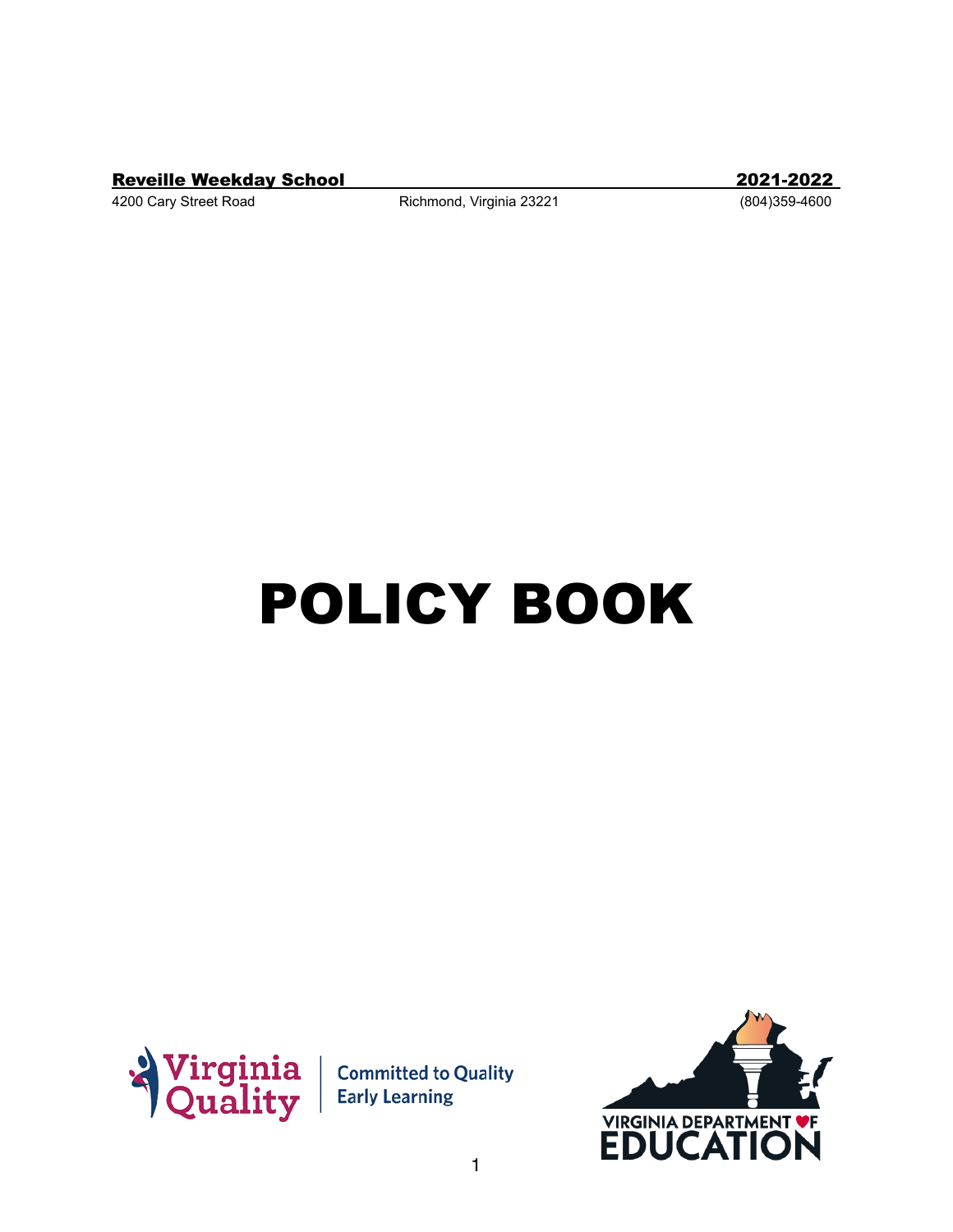# **CONTENTS**

# **STATEMENT OF MISSION**

|              | PART II. ADMINISTRATION                        |
|--------------|------------------------------------------------|
|              |                                                |
|              |                                                |
|              |                                                |
|              |                                                |
|              |                                                |
|              |                                                |
|              | PART III. PROGRAMS                             |
|              |                                                |
|              |                                                |
|              |                                                |
|              |                                                |
|              | PART IV. ENROLLMENT AND WITHDRAWAL POLICIES  9 |
|              |                                                |
|              |                                                |
|              |                                                |
|              |                                                |
|              |                                                |
|              |                                                |
|              |                                                |
|              |                                                |
|              |                                                |
|              |                                                |
|              |                                                |
|              |                                                |
|              |                                                |
|              |                                                |
|              |                                                |
| E.           |                                                |
|              |                                                |
|              |                                                |
|              |                                                |
| $\mathbf{F}$ |                                                |
|              |                                                |
|              |                                                |
|              |                                                |
|              |                                                |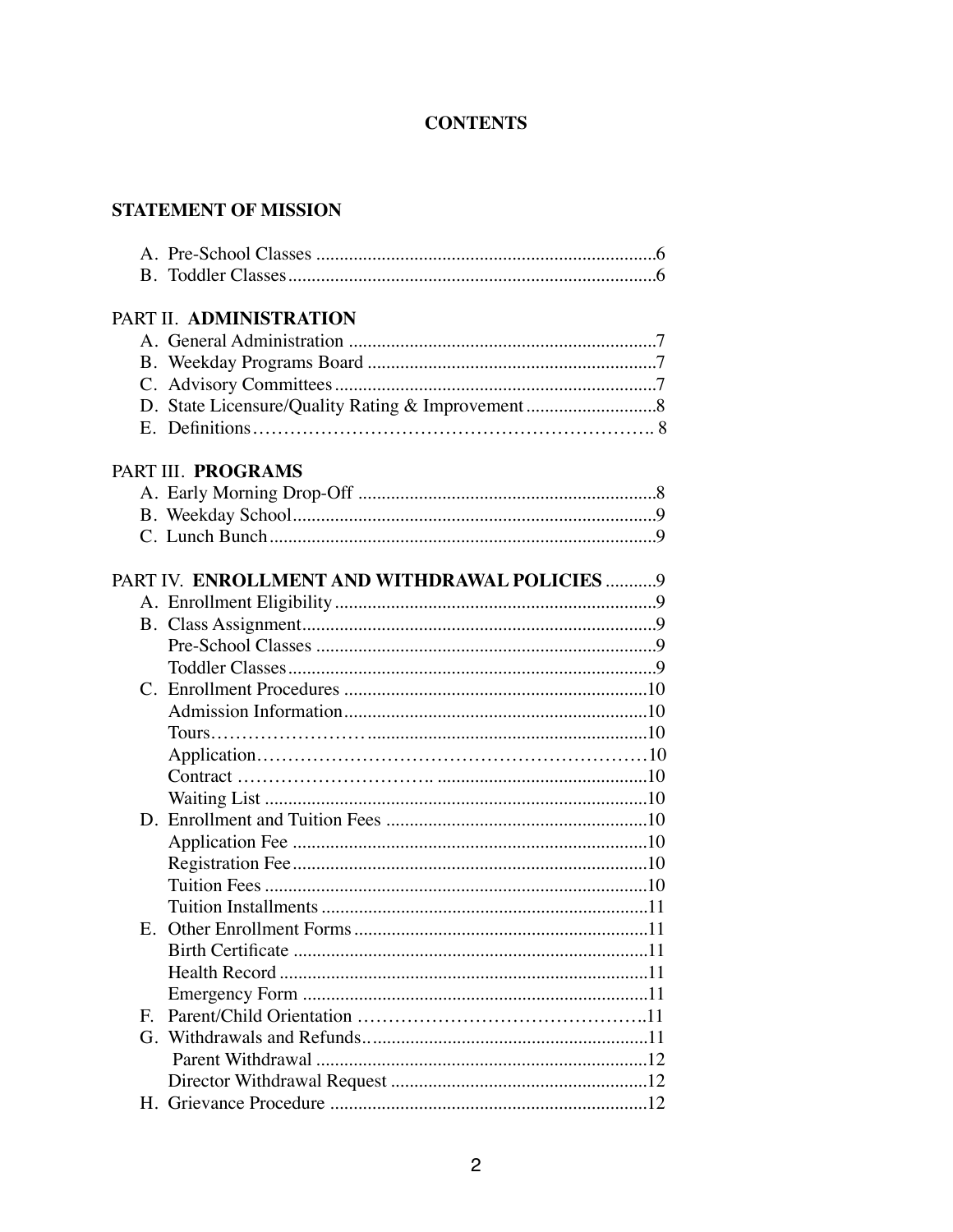| $\mathbf{I}$ . |         |
|----------------|---------|
|                |         |
|                |         |
|                |         |
|                |         |
|                |         |
|                |         |
|                |         |
|                |         |
| F.             |         |
|                |         |
|                |         |
|                |         |
|                |         |
|                |         |
|                |         |
|                |         |
|                |         |
|                |         |
|                |         |
|                |         |
|                |         |
|                |         |
|                |         |
| E.             |         |
| $E_{\rm c}$    |         |
|                |         |
|                |         |
|                |         |
|                |         |
|                |         |
|                |         |
| B.             |         |
|                |         |
|                |         |
|                |         |
|                |         |
|                |         |
|                |         |
|                | Storage |
|                |         |
|                |         |
|                |         |
|                |         |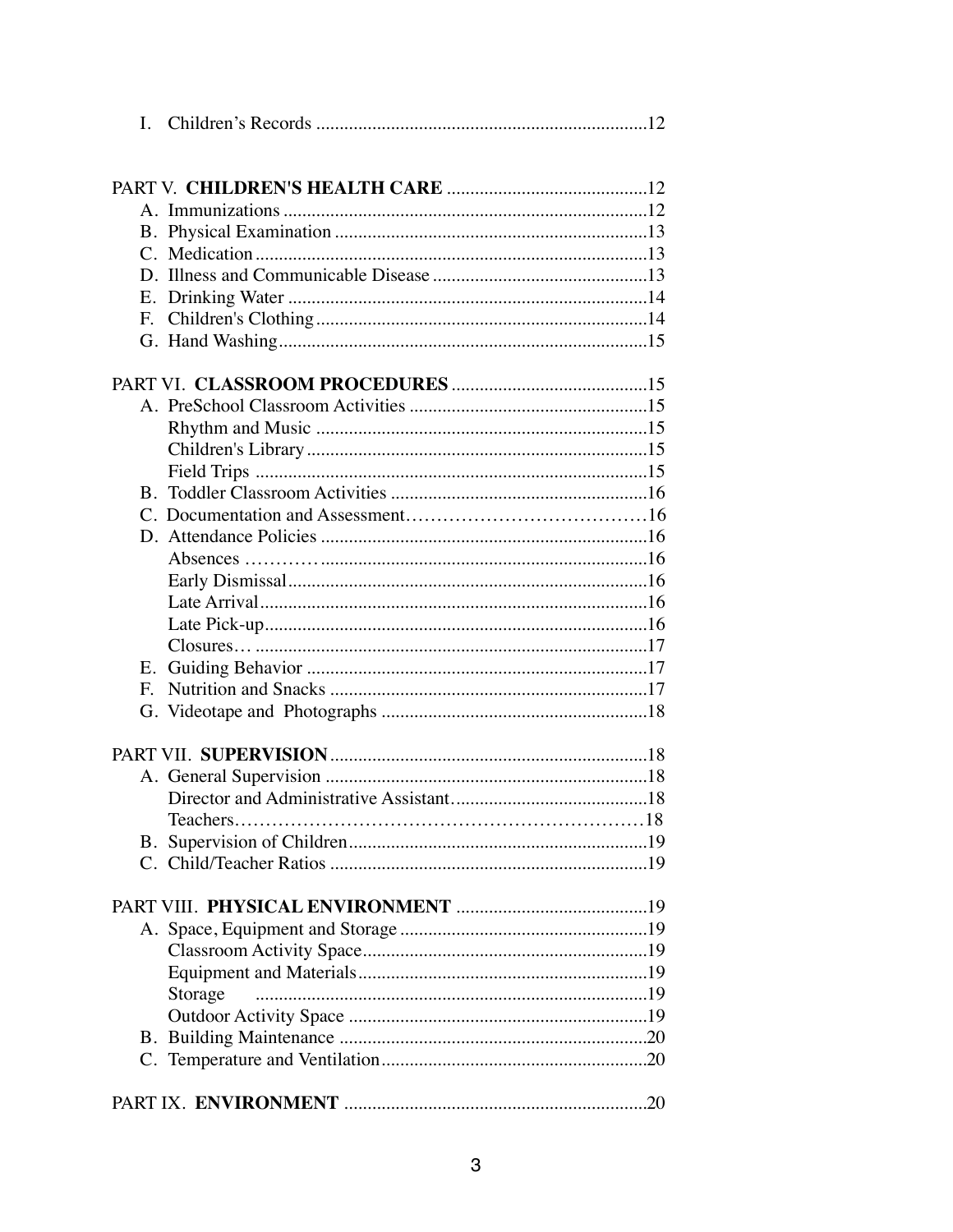|  | .20 |
|--|-----|
|  |     |
|  |     |
|  |     |
|  |     |
|  |     |
|  | .21 |
|  | .21 |
|  |     |
|  | .22 |
|  | .22 |
|  |     |
|  | .23 |
|  |     |

|             | PART XI. FINANCIAL POLICIES AND PROCEDURES25 |  |
|-------------|----------------------------------------------|--|
|             |                                              |  |
|             |                                              |  |
|             |                                              |  |
|             |                                              |  |
|             |                                              |  |
|             |                                              |  |
|             |                                              |  |
|             |                                              |  |
|             |                                              |  |
| $E_{\cdot}$ |                                              |  |
|             |                                              |  |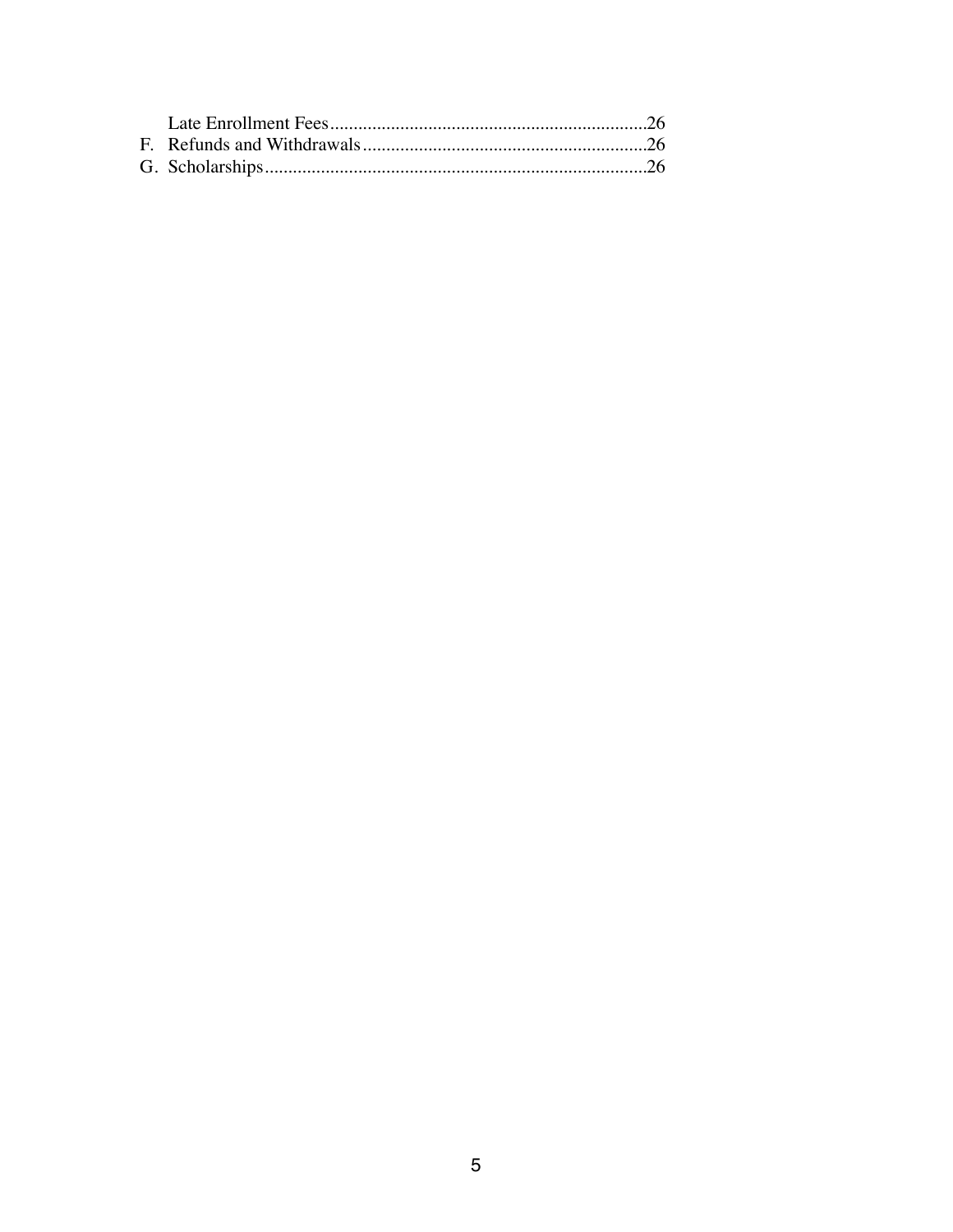# **REVEILLE WEEKDAY SCHOOL**

Reveille United Methodist Church is located at 4200 Cary Street Road in Richmond, Virginia. Reveille United Methodist Church has been ministering to young families through the Reveille Weekday School since 1966. The school is VA Quality rated and licensed by the Virginia Department of Education, Reveille Weekday School serves children ages 12 months through Junior Kindergarten.

Reveille Weekday School is a faith-based program, though admissions decisions are made without regard to a child's religious affiliation. We value each student's unique characteristics, talents and abilities and believe that a diverse student population enhances each classroom and the entire school community. Because Reveille Weekday School is a ministry of Reveille United Methodist Church, preference for new applications is given first to children of Reveille members followed by siblings of existing Reveille Weekday School children until the end of December, at which time applications are accepted in the order in which they are received.

# **PART I. STATEMENT OF MISSION**

# A. Pre-School Classes

The mission of the Pre-School Classes is to provide early care and education in a warm, caring environment where the child's intellectual, spiritual, emotional, social, and physical growth are fostered.

The school provides opportunities for each child:

| to develop his or her unique talents and abilities | to develop a positive self-image              |  |
|----------------------------------------------------|-----------------------------------------------|--|
| to grow in independence                            | to learn to give, share and receive affection |  |
| to develop self-control and discipline             | to learn good health practices                |  |
| to learn non-sexist, non-racist human roles        | to begin to understand the physical world     |  |

The program is designed to achieve the following learning outcomes:

to stimulate curiosity, creativity and a desire to learn to help the child learn how to interact positively with peers and adults, individually and in groups to foster the development of language, through both listening and speaking to develop gross and fine motor skills

The school staff seek to exemplify God's love by providing care and by showing respect for each child as a unique and valued person.

B. Toddler Classes

The Toddler Classes provide a nurturing ministry to toddlers. The Toddler program offers opportunities for parents to serve as volunteers if they choose to do so.

The goals of the Toddler Classes are:

to maintain and celebrate the positive, spontaneous energy and activity of toddlers

to provide an extended family situation where small children may experience God's love in a nurturing environment with adults other than their parents

to provide parents with opportunities to participate in the program and to observe their own children as they relate to other children and adults

to promote each child's growth in independence, self-expression and self-discipline

to provide opportunities for children to develop positive relationships with their peers

to provide an environment and activities to cultivate the child's natural desire to learn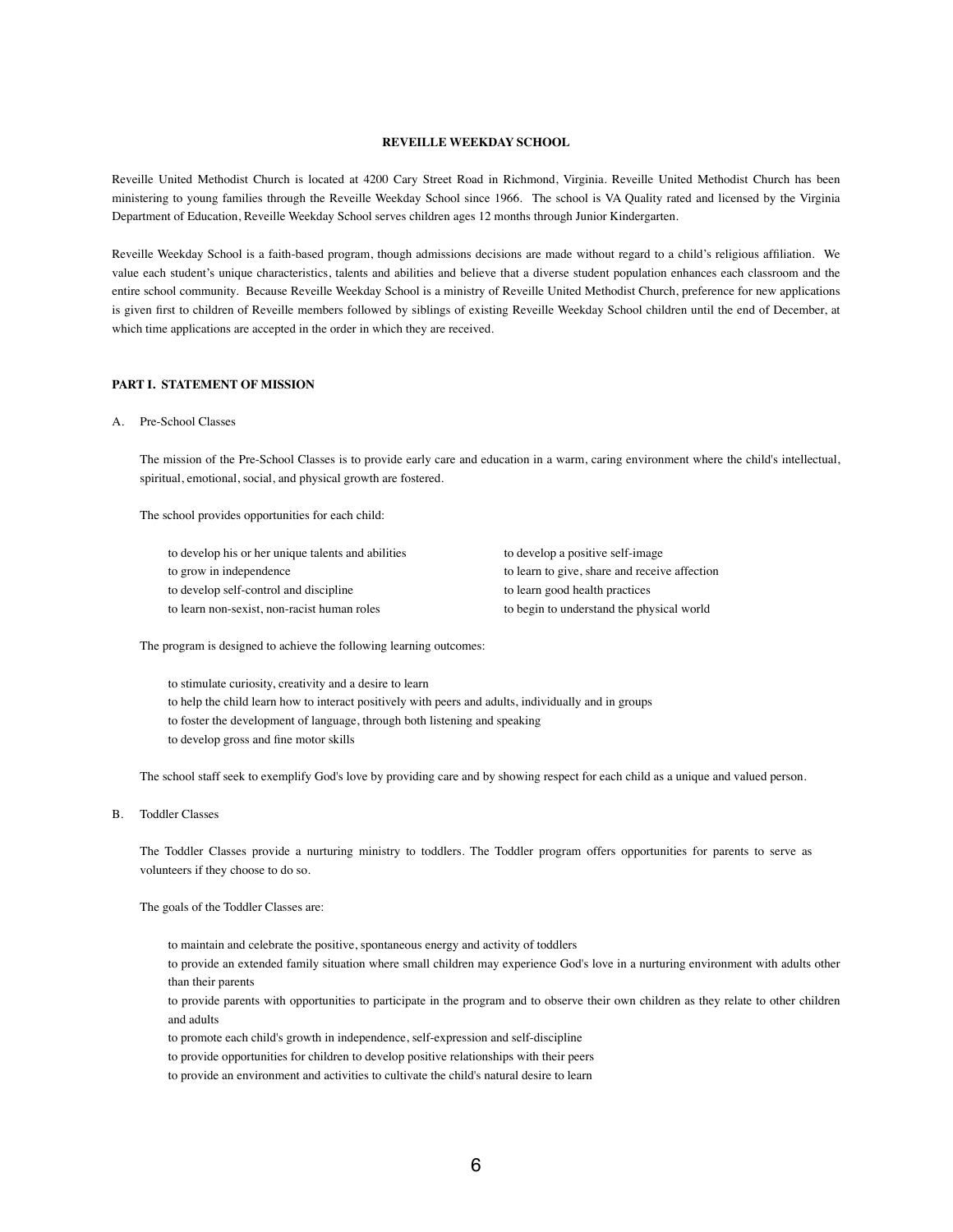# **PART II. ADMINISTRATION**

#### A. General Administration

The Weekday School is an integral part of the education ministry of Reveille under the direction of the Weekday Programs Board. The school is directly supervised by the Weekday School Director who is a member of the Reveille professional staff.

The Director is employed by the Reveille Weekday Programs Board, in consultation with the Reveille Staff-Parish Relations Committee, and is responsible for the operation and management of the school.

# B. Weekday Programs Board

The Lay Leadership shall delegate responsibility for the administration of the school to the Weekday Programs Board. The Board shall be chaired by a member of Reveille and shall include the following members:

| Director of Children's Ministry | Director of Weekday School                          |
|---------------------------------|-----------------------------------------------------|
| Advisory Committee Chair        | Administrative Assistant Weekday School             |
| Secretary/PAC Co-Chair          | Two At-Large Members from the Reveille congregation |

The Board Chair and At-Large Members shall be approved by the Lay Leadership. The other board members are appointed by virtue of their offices.

The Board shall meet every other month during the school year to set policies and to provide fiscal oversight for the Weekday School.

A personnel subcommittee of the Board shall have a representative from the board who will assist the Director with personnel matters, including interviewing and hiring new staff members and receiving any personnel grievances.

A finance subcommittee of the Board shall have a representative from the board who will assist the Director in planning the budget and salary scale. This subcommittee will also review student applications for financial aid and scholarships.

# C. Advisory Committees

The Weekday School shall have an advisory committee that meets every other month during the school year to assist the Director in the following ways:

to provide for communication among parents, teaching staff and Director on matters related to the programs to make suggestions for program improvement to plan for special school activities

The Advisory Committee Chair shall be a Reveille member and shall serve a one-year term. A Secretary/PAC Co-Chair shall be designated from among the committee members to serve at each meeting. Members of the committee shall include classroom representatives, a staff representative and the Director of the Weekday School.

#### Reveille Weekday School Fundraising Policy

Reveille Weekday School (RWS) is a ministry of Reveille United Methodist Church (RUMC). The school is located on the RUMC campus in the education wing, as such, the school abides by the building use policy of the church. The school does not hold on-site fundraisers by for-profit business per the church building policy. As a general rule, the weekday school does not hold on-site fundraising events by nonprofit businesses.

 If a business would like to make a donation to RWS for events held off-site, the school will accept these donations. Any administrative burdens associated with such events including advertising will be handled by the business or by the individual wishing to make the donation to the school.

Reveille Weekday School is a 501.C non-profit. Two times during the year the school has spirit nights which are sponsored by the Parent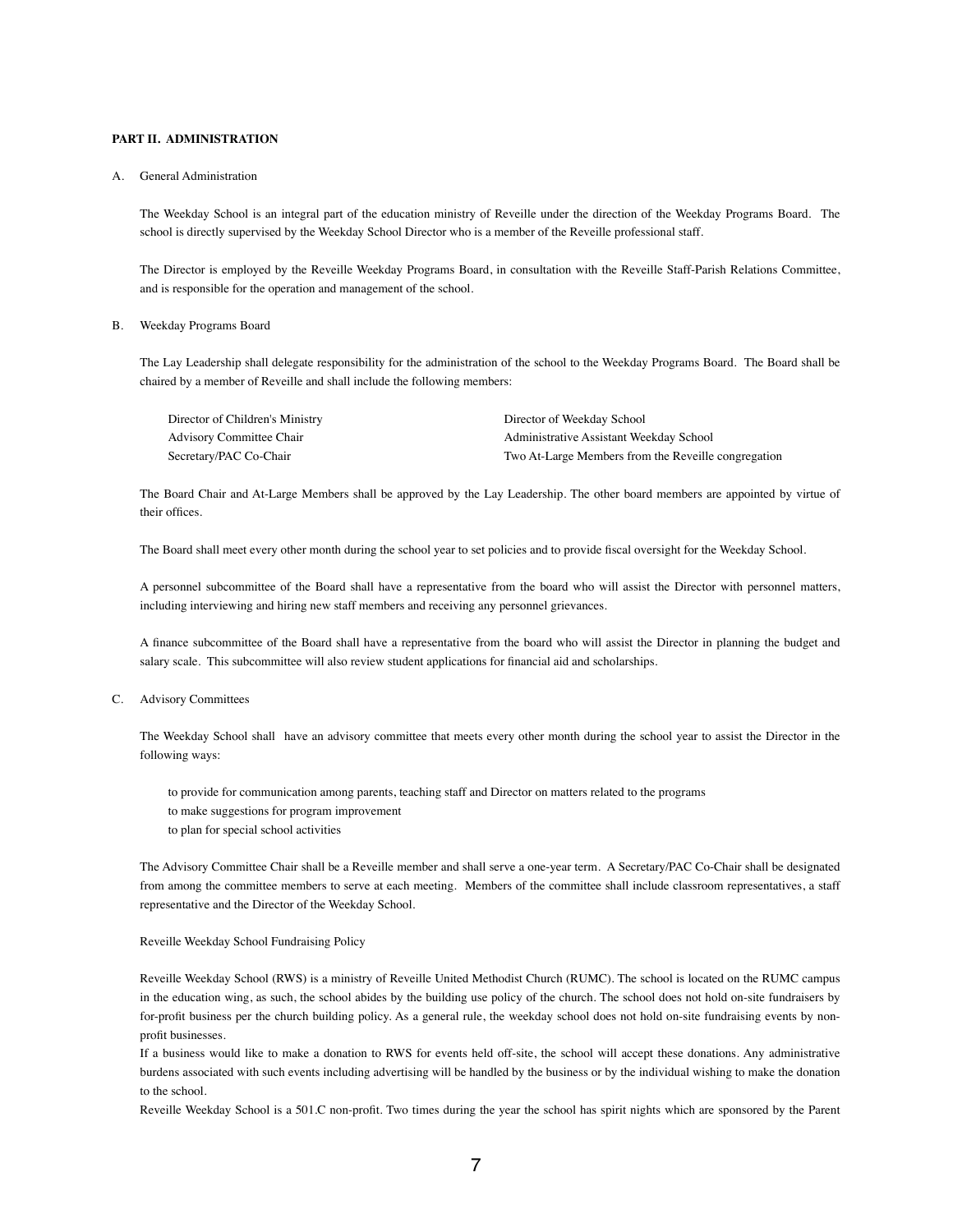Advisory Committee (PAC). The primary goal of these events is to build community amongst the families of RWS. Events are always held offsite and the administrative duties associated with them are handled by a chairperson from the Parent Advisory Committee. The business where the event is held will issue a check to RWS for any money being donated to the school.

In addition to the Spirit Nights, the school receives donations from two bake sales that are held during the year at Fall and Spring schoolwide family fellowship events. Both events are managed by parent volunteers from the PAC.

D. State Licensure/Quality Rating & Improvement

Reveille Weekday School is licensed by the Commonwealth of Virginia under Virginia regulation 6152302, "Minimum Standards for Licensed Child Care Centers". The licensure requirements with which the Weekday School complies shall be kept on file in the school office.

Reveille Weekday School is Virginia Quality rated through the Virginia Department of Education. The quality rating standards set the standards for quality improvement. There are five quality levels. At each level, programs are assessed on certain quality features and will be engaged in quality improvement. The criteria define what the program will be assessed on, and the required activities define the quality improvement activities that will be available to help achieve the quality improvement required for moving to the next level.

The school is a member of the Richmond Early Childhood Association (RECA) and the corresponding state (VAECE) and national (NAEYC) organizations. It is also a member of the National Association of Child Care Professionals (NACCP).

E. Definitions

"Contract employee" means an individual who enters into an agreement to provide specialized services for a specified period of time.

"Developmentally appropriate" means a philosophy which applies a knowledge of child development to the curriculum, the environment, adult-child interactions, and staff-parent interactions, and which recognizes the age span of the children within the group, as well as the needs of the individual child.

"Enrollment" means the actual attendance of a child as a member of the center.

"Fall zone" means the area underneath and surrounding equipment that requires a resilient surface. It shall encompass sufficient area to include the child's trajectory in the event of a fall while the equipment is in use.

"Programmatic experience in the group care of children" means time spent working directly with children in a group, in a child care situation which is located away from the child's home.

"Program leader" or "child care supervisor" means the individual designated to be responsible for the direct supervision of children and for implementation of the activities and services for a group of children.

"Volunteers" means persons who come to the center less than once a week and are not counted toward the required number of staff.

"Volunteers personnel" means persons who work at the center once a week or more often or who are counted in the required ratio of staffto-children.

# **PART III. PROGRAMS**

A. Early Morning Drop-Off

The Weekday School offers an early morning program for children in the preschool. It is available Monday through Friday beginning at 8:00 a.m. Families may register for this program during the Open House in September. Families may sign a contract for a specific number of days or they may use the service with 24 hour notice. Emails and messages received after office hours, will be handled the following business day. The tuition will be established in the fall.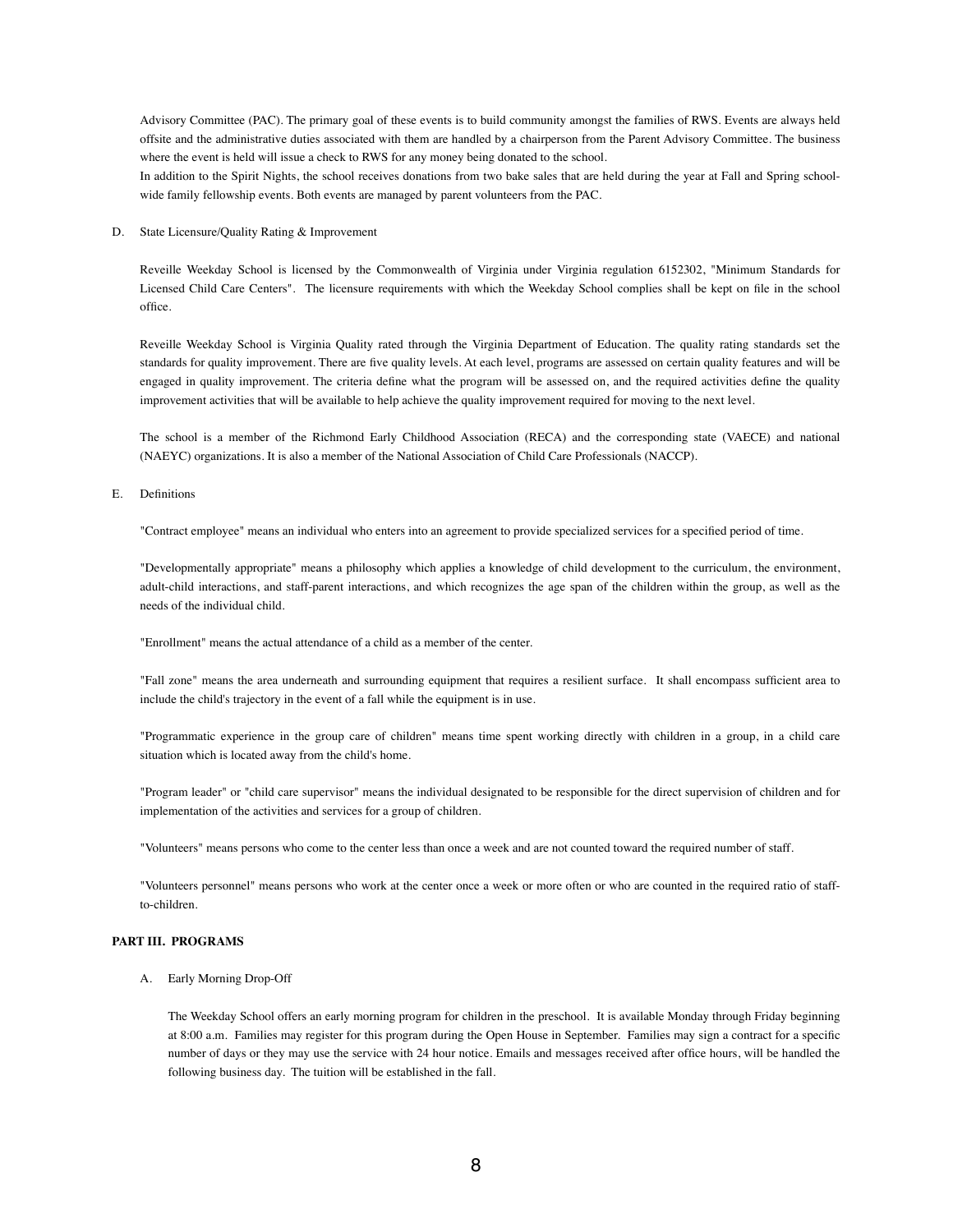B. Weekday School

The Weekday School offers a toddler program for children ages 12 months to 30 months. Children arrive at 8:50 a.m. and are dismissed no later than 11:45. The Preschool is open to children 2 ½ by September 1st. Children arrive at 8:50am and are dismissed between 11:50 and 12:15.

C. Lunch Bunch

The Weekday School offers an afternoon program to children who are enrolled in the preschool. For children under the age of three, eligibility will be determined by the director or administrative assistant. This decision will be based, among other things, on the child's successful experience with a longer day. Students participating in lunch bunch, must be potty trained. Please note with the extended day program, the office must be notified 24 hours in advance to be considered an add on for a particular date. Emails and messages received after office hours, will be handled the following business day.

# **PART IV. ENROLLMENT AND WITHDRAWAL POLICIES**

A. Enrollment Eligibility

\*\*\*Reveille Weekday School enrolls children based on sibling status, church membership and date of original application and not on gender, race, national origin or religious affiliation.

Enrollment priority for the following school year shall be granted to re-enrolling children. Priority for new applications will be given to children of Reveille Church members first, and to siblings of existing Reveille School children until the end of December. After this time, applications shall be accepted in the order received.

The Pre-School Classes shall be open to children who are 2 1/2 years of age by Sept. 1st of the current school year enrolled, through their enrollment in kindergarten.

The Toddler Classes shall be open to children who are twelve months of age by September 1 by the first day of school for the current school year enrolled, through their enrollment in a PreSchool Class.

B. Class Assignments

Pre-School Classes. The children shall be organized into classes by the Director each year after registrations are completed.

The maximum class enrollments, class schedules and age ranges shall be as follows:

| <b>Class Schedule</b> | <b>Age Range</b>                               | <b>Maximum Class Size</b> |
|-----------------------|------------------------------------------------|---------------------------|
| Three days            | $2\frac{1}{2}$ years by Sept. 1st              | 12                        |
| Four days             | 2 \%/2 years to 4 years by Sept. 1st           | 14                        |
| Five days             | 2 1/2 years to kindergarten entry by Sept. 1st | 16                        |

The Director shall consider the following variables in making class assignments:

Strengths and needs of each individual child (based on teacher/parent input, observations and on-going assessment) age of child maximum class size and agerange by class recommendation of professional specialists

Toddler Classes. The children shall be organized into classes by the Director each year after registrations are completed. The maximum enrollments, class schedules and approximate ageranges shall be as follows: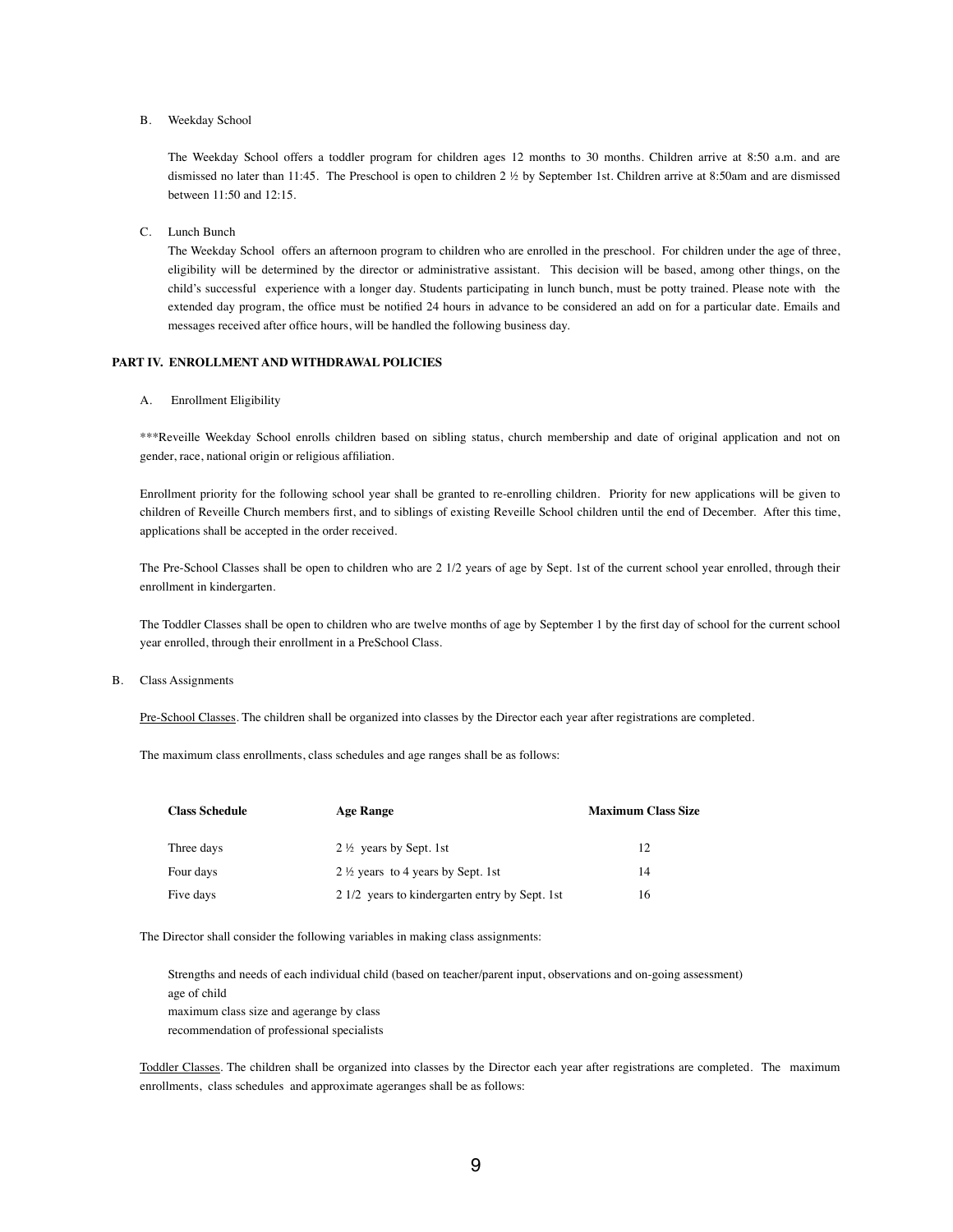| <b>Class Schedule</b> | <b>Age Range</b>                        | <b>Maximum Class Size</b> |
|-----------------------|-----------------------------------------|---------------------------|
| Two days              | 12 months by the first day of school    | 10                        |
| Three days            | 18-30 months by the first day of school | - 12                      |

#### C. Enrollment Procedures

Enrollment of a child in the Weekday School shall be accomplished in the following steps:

Admission Information. Information on the following is available on the school website and/or in our Policy manual:

| tuition and fees               | admission and withdrawal policies             |
|--------------------------------|-----------------------------------------------|
| guidance / discipline policies | health requirements                           |
| administration and enrollment  | withdrawal procedures                         |
| holidays                       | role of parents / participation opportunities |
| food policies                  | family support resources                      |
| parent / teacher conferences   | medical administration                        |
| emergency preparedness plan    | illness policy                                |
| curriculum                     |                                               |

Tours. Tours of the school are conducted once a month beginning in October through May. The purpose of the visit is to introduce parent and child to the school and to exchange information pertinent to the child's enrollment. Such observation or conference visits shall be scheduled by the parent in advance.

Application. The application form provides vital information about the child and parents, and designates the number of days desired. The current application fee shall accompany the application. Application fees are nonrefundable.

For the purpose of issuing contracts, applications shall be dated as received by the School. Enrollment priority for the following school year shall be granted to children enrolled at Reveille School, children of Reveille members, and to siblings of existing Reveille School children until the end of December. After this time, applications shall be accepted in the order received.

Contract. Contracts for the following school year shall be issued in January to applicants eligible for admission. The Annual Registration a and Advance Tuition Fees shall accompany the returned contract. Receipt of the signed contract and fees in the School office by the deadline date shall be required for enrollment. Parents shall be notified of acceptance. Any parent(s) waiting on a Kindergarten decision for the following school year, must return a signed contract along with the non-refundable deposit to secure a spot for their child at the Weekday School.

Waiting List. After contracts have been issued for the maximum enrollment in each class, additional applications shall be placed on the waiting list. Contracts shall be issued to waiting parents in the order of application dates, as spaces become available.

D. Enrollment and Tuition Fees

Application Fee. The Application Fee shall be established by the Weekday Programs Board each year and shall accompany each new student application. The Application Fee shall be non-refundable.

Registration Fee. The Annual Registration Fee shall be established annually by the Weekday Programs Board and shall accompany each signed contract. The Registration Fee shall be non-refundable.

Tuition Fees. Tuition Fees shall be established annually by the Weekday Programs Board. A portion of the established tuition fee shall be identified each year as Advance Tuition. The Advance Tuition Fee shall accompany the signed contract and is non-refundable. The Advance Tuition Fee shall be subtracted from the Annual Tuition Fee. Tuition fees for children entering late shall be reduced proportionately.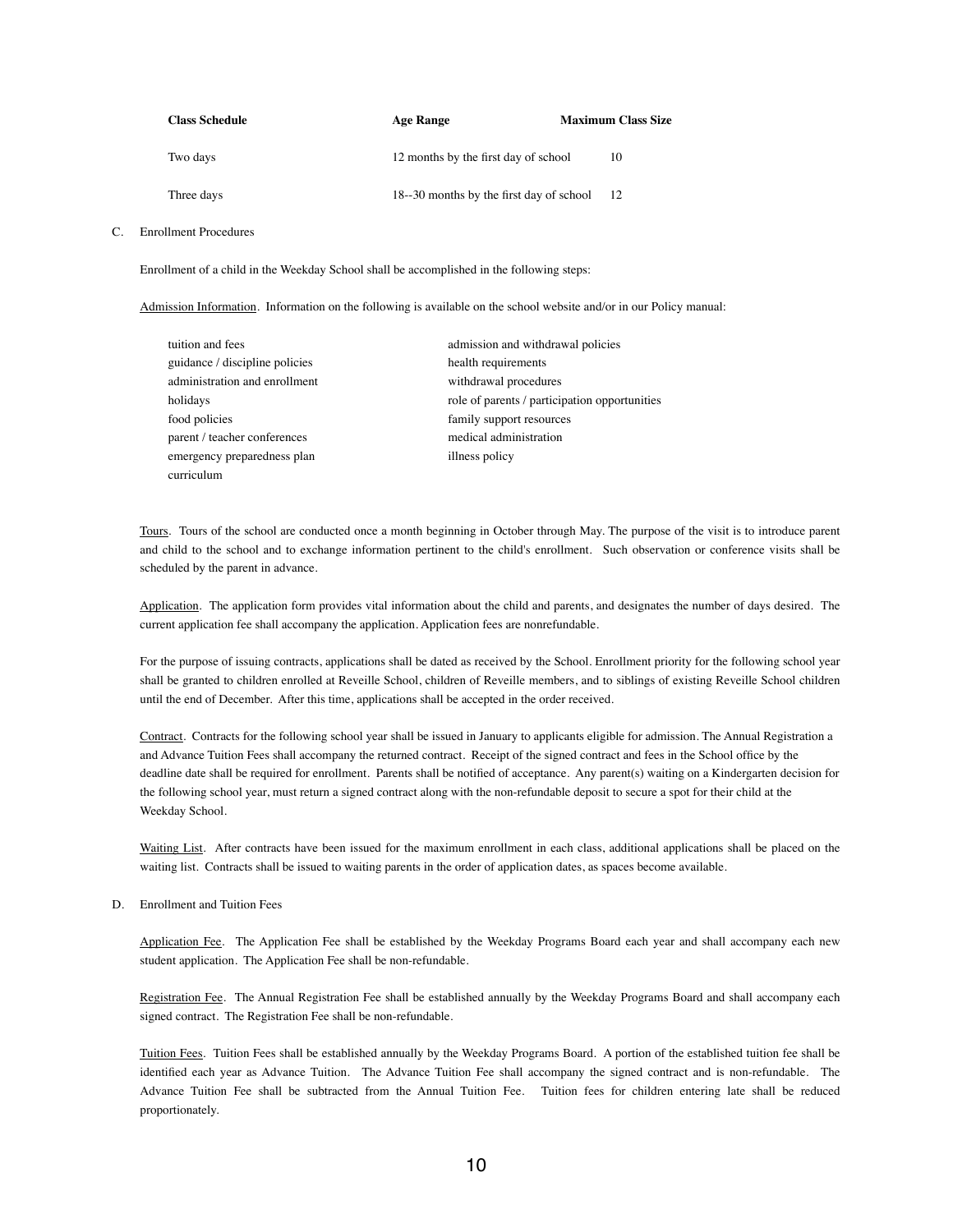Tuition Installments. The remaining tuition fees shall be due and payable in two equal installments, the first by May 10 and the second by November 10.

E. Other Enrollment Forms

Birth Certificate: All children are required to have documentation on file that the school has seen an original birth certificate prior to enrollment.

Health Records. The School Entrance Physical Examination and Immunization Certificate required by the State of Virginia for enrollment in school shall be completed for each new child and returned before the start date of school.

Emergency Form. The School Emergency Form shall be completed at the time of a child's admission and shall include the following information:

name, telephone number and email address of two persons to be notified in case of emergency name and telephone number of child's physician / emergency care source transportation identification of child's health problems, if any parent's permission to secure emergency aid for the child, if needed

F. Parent / Child Orientation

Each fall, the school holds a Parent Orientation one evening during the week of Labor Day. Parents have the opportunity to attend a general meeting where the director gives a history of the program, introduces the staff and covers key points of what to expect during the upcoming weeks and highlights of the year. During this time, the director will provide an overview of the program and describe best practice in early childhood. The entire staff is introduced. Following this meeting, parents gather in their child's classroom. The teacher familiarizes them with the classroom and the daily routine. He/she will review the contents of the parent folder which includes the following:

> Personal greeting from teachers Daily Schedule Welcome letter from Director<br>
> "Tell Us About Your Child" Directory<br>
> Directory "Tell Us About Your Child" Directory<br>
> Sworn Disclosure (for any parent volunteers) Carpool Guidelines (number) Sworn Disclosure (for any parent volunteers) Carpool Guidelines (number)<br>
> Toddler Handbook (Toddler) Library Sign-Out permission Toddler Handbook (Toddler)<br>Snack Policy Curriculum(accessible at reveilleweekday.com) Afternoon Enrichment Parent Signature Form

Accreditation Insert (front)

During this time, the teachers will give examples of activities, explain specific details regarding goals and objectives for the class and discuss ongoing observations and assessments. Parents will have the opportunity to ask questions and stay to talk to teachers individually.

If a family does not speak English, Reveille will provide an interpreter during the admission and orientation period. This service will continue during the remainder of the year during parent – teacher conferences and/or other times deemed necessary by the director, teacher or family.

Children will come in the next day for a one hour introductory visit. At this time, they will have the opportunity to become familiar with the classroom and materials. During the visit, the preschool parent will go to the Fellowship Hall to receive additional information and register for additional programs. The toddler parents will remain in the classroom with their child.

Toddler children will have a shortened day during the first week of school to ease them into the schedule.

#### G. Withdrawal and Refunds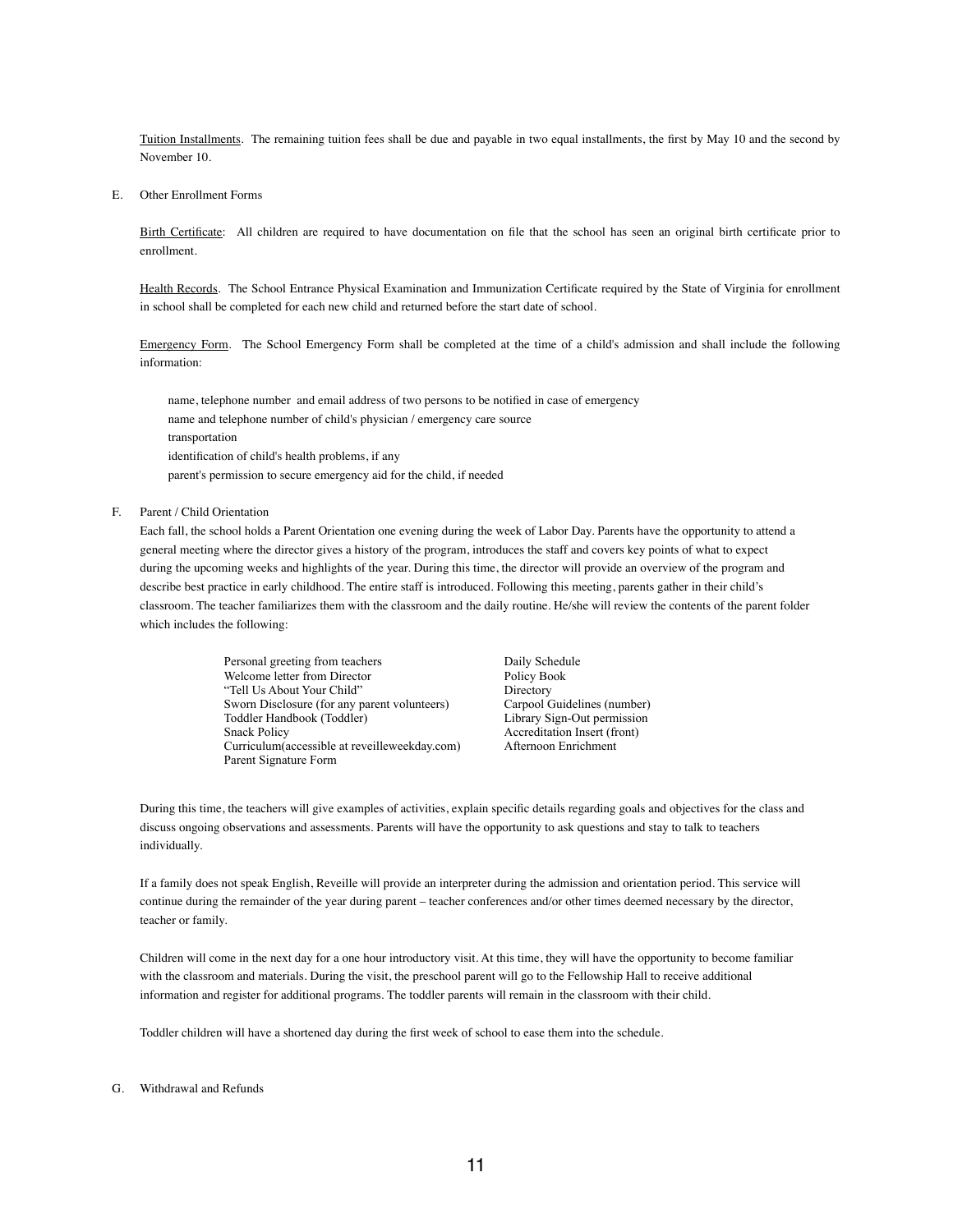Parent Withdrawal. Children may be withdrawn for the next school year by submitting written notice to the Director prior to June 1, without payment of the remaining tuition fees. If a child is withdrawn between June 1 and the first day of school, the balance of the tuition fee for the first semester shall be due and payable.

 The second tuition installment shall be waived for a child officially withdrawn for second semester through written notice from the parent to the Director before November 10.

Director Withdrawal Request. The Director shall request withdrawal of a child for failure of parents to comply with school policies and procedures, for excessive, arbitrary absences, or for the consistent failure of a child to adapt to the group life of the School. This request must be submitted in writing and shall be given to the parents 10 days prior to the child's last day. Should a child's withdrawal be requested, any unused tuition fees shall be returned, and the parents shall be informed of the reason(s) for the request.

H. Grievance Procedure

In the event that a family has a grievance, they are asked to: arrange a time to come into the classroom and discuss the problem with the classroom teacher (if it concerns the child or the teacher).If unsatisfied, the parent is asked to call the office and set up an appointment with the Director or Administrative Assistant.

If they are unable to come to a solution, the grievance is to be brought before the Weekday Programs Board. The Chair of the Board will respond to the parent after the Board arrives at a solution.

I. Children's Records

The school shall maintain separate records for each child in the office. The records shall include the following information:

name, nickname, sex and birth date name, home address and telephone number for each parent who has custody employer, address and telephone number of each parent who has custody name and telephone number of child's physician name and telephone number of designated person to call in an emergency, if the parent cannot be reached names of persons authorized to pick up the child, as well as those not permitted to pick up the child application for admission health record including immunization record physician's statement of health and ability to participate in group care child's progress reports used in parent/teacher conferences parent's permission to release information, if applicable withdrawal date name of school or facility entered upon withdrawal, if applicable Individual Educational Plan (IEP), if applicable

A record of student attendance shall be maintained in each classroom for the school year.

# **PART V. CHILDREN'S HEALTH CARE**

A. Immunizations

Safety and public health are priorities for RWS. The vaccination of all students is essential to maintain a safe environment and decrease the risk of transmission of preventable illnesses. Given the premium placed on maintaining health, along with the need to protect all students attending RWS, all children must be immunized in accordance with the guidelines detailed in the Commonwealth of Virginia's School Entrance Health Form while attending RWS.

Any medical exemptions, will be handled on a case by case basis. RWS will consult with the child's health care provider as necessary to understand the request and the basis for the medical exemption, and will consider the request with the advice and guidance of medical experts.

Part II of the Commonwealth of Virginia's School Entrance Health Form (entitled "Certificate of Immunization") shall be submitted prior to the start date of school. Children will not be allowed to attend school until a completed form is on file in the RWS office.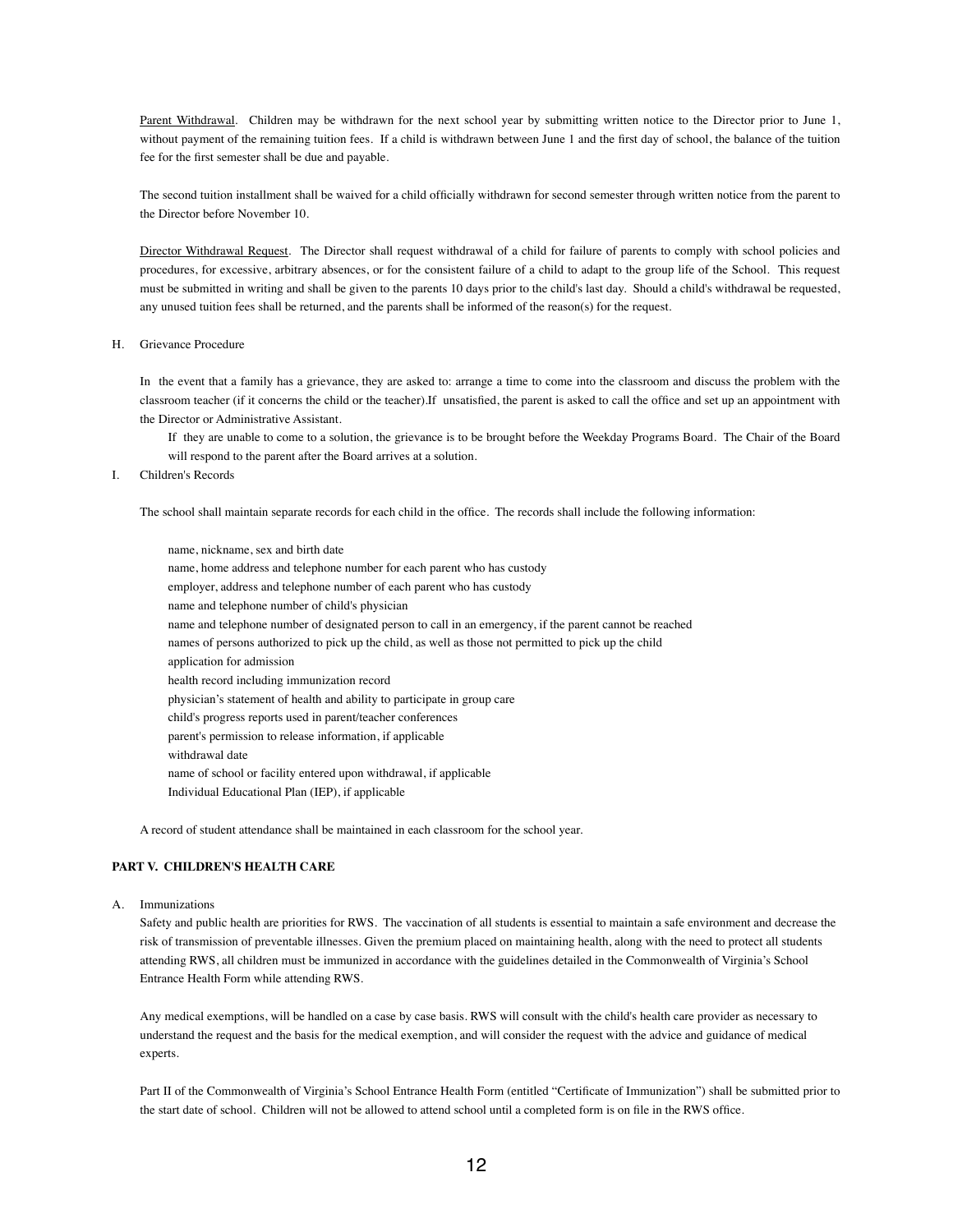The Certification of Immunization Form shall be obtained once each year following admission.

#### B. Physical Examination

Each child shall have a physical examination within twelve months prior to admission to RWS.

Part III of the Commonwealth of Virginia's School Entrance Health Form (entitled "Comprehensive Physical Examination Report") shall be submitted prior to the start date of school. Children will not be permitted to attend school until a completed form is on file in the RWS office.

The Health Information Form shall be obtained once each year following admission.

# C. Medication

The school staff shall not administer prescription or non-prescription drugs to a child. Exception to this policy must be approved by the Director. In the case of an emergency exception, medication will only be administered by a teacher or administrator who has successfully completed the MAT training. Staff of Reveille Weekday School will never administer the initial dose of medication.

In the event that medication is necessary, the following procedures will be followed:

Parents provide written instructions that include the medication name, dosage, time and date to be given on the MAT form. Instructions are consistent with labeling on the medication All medications are stored in original container and bear the full name of the child Documentation is kept that shows the name, amount, time given and name of person administering the medication. Medication is stored in a locked cabinet and is inaccessible to children. Medication has not expired.

D. Illness and Communicable Disease

# Reveille Weekday School Illness Policy

Staff members shall observe each child daily for signs and symptoms of illness. If a child shows symptoms of illness or communicable disease, the office staff shall make arrangements for the parent or designated emergency person to pick up the child as soon as possible. Such children shall remain in the office or a supervised quiet area until leaving the school. Teachers are required to document all illnesses. Written documentation will include a description of the illness, actions by the staff and method of notification of parents.

When a child has been exposed to a communicable disease at school, the Weekday School will notify each family in the classroom in writing.

- Children shall be kept home if they have fever, sore throat, fresh cold, greenish-yellow nasal discharge, swollen glands, skin rash, nausea or diarrhea. Children must be fever free without the use of medication for a minimum of 48 hours Please seek pediatricians advisement on any COVID-19 testing that may be recommended. If the child's symptoms do not include a fever, they must be symptom free for a minimum of 24 hours. Please remember that common illnesses can still spread easily through nasal discharge, sneezing and cough. The school will call parents in the event the child appears to continue to exhibit symptoms of being ill.
- The current edition of the State Department of Health Communicable Disease Chart shall be posted in the school office. Recommendations on the chart for the exclusion of sick children from school shall be followed.
- Children who attend school shall be considered able to go to the playground. The school staff shall not provide indoor care for a child while the class goes to the playground.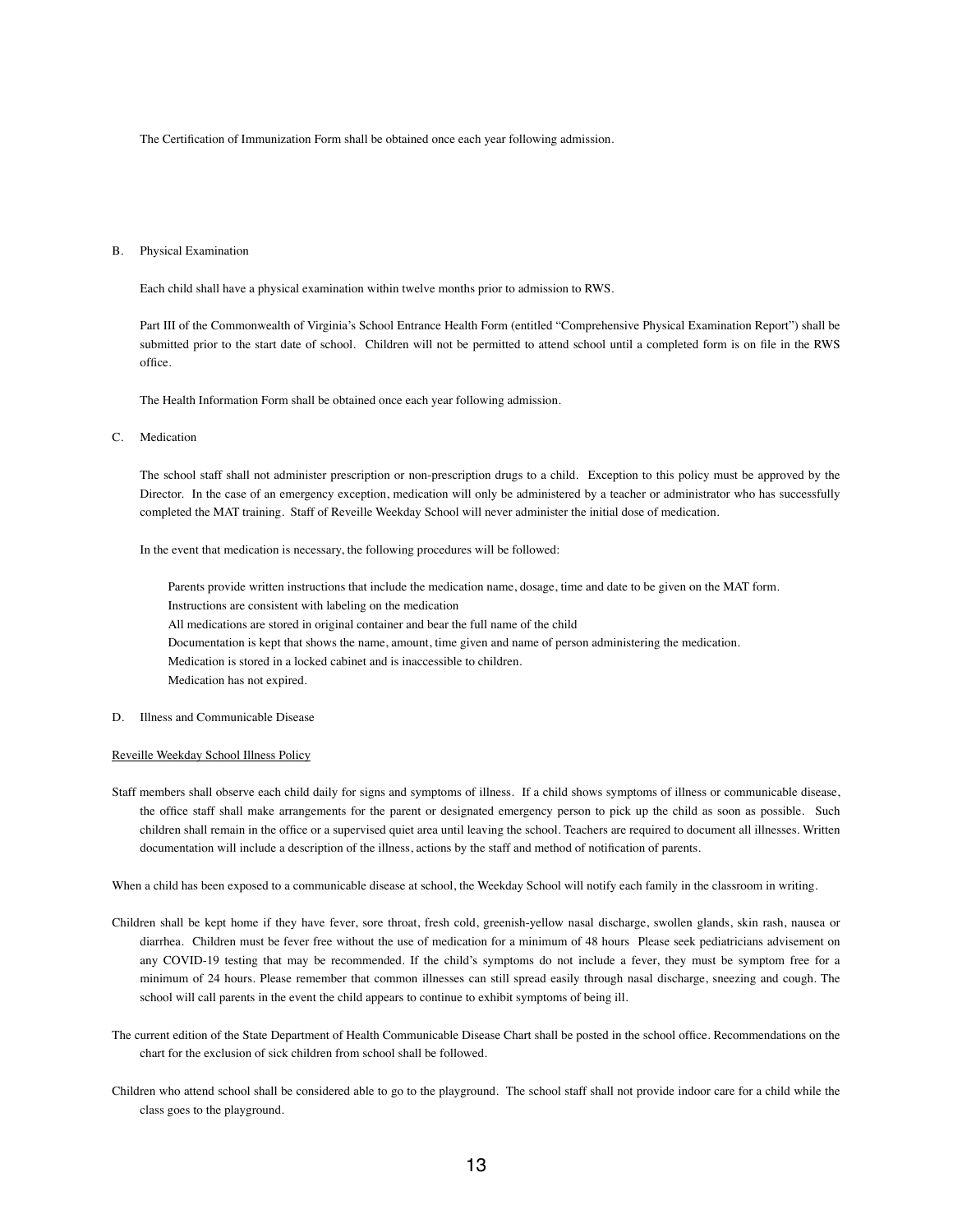The parent(s)/guardians agree to inform the center within 24 hours or the next business day after the child or any member of the immediate household has developed a reportable communicable disease, as defined by the State Board of Health, except for life threatening diseases which must be reported immediately.

# In Direct Response to COVID-19:

- If a child were to exhibit symptoms associated with COVID-19 (fever of 100.0 degrees or higher, cough, shortness of breath), during the school day, the child will be brought to the main office. A member of the administration will then walk the child to the childcare room located on the main office level, which will be used as an isolation room, if needed for sick children. The child will be supervised until parent pick up. Parents should pick up within 30 minutes of the call from the school. Siblings of the child that is ill will be assessed for any sign and symptoms of illness.
- If the child tests positive for COVID-19, the child would not be permitted back to the program until they are fever free for 48 hours without the use of medication, plus symptoms improved, plus 10 days since symptoms first appeared and asymptomatic for 10 days since testing positive. In addition, the child must have a doctors note authorizing that they are not contagious and may return to the program.
- If a child, parent, or member of the household of a child currently attending were to test positive, Reveille Weekday School would contact the Richmond City Health Department & Virginia Department of Health to determine the amount of time for a shut down. This may include 14 days or the duration advised by the Virginia Department of Health.
- The school will seek guidance from the Richmond City Health Department & Virginia Department of Health, but in general, only those in close contact or exposed to the infected individual will be informed. For health privacy considerations, the names of those who test positive or exposed to COVID-19, shall remain confidential.

It's important for families to be vigilant and to self-report any contact with patients that tested positive.

E. Drinking Water

Drinking water shall be available to children and staff at all times. Individual drinking cups shall be available in the classroom for morning snack time if needed. Cups shall be used once and discarded, unless a cup is provided by the family and is sent home each day.

F. Children's Clothing

Clothing to be removed at school and backpacks shall be clearly labeled with the child's name.

Children should wear rain gear on rainy days for protection to and from the car pool.

Children should wear leg coverings, head coverings, winter coats and mittens during winter weather, since playground time is scheduled daily except on severe weather days.

If a child's clothing becomes wet or soiled, it shall be changed immediately. Each parent shall send a change of clothing in the child's backpack.

Security items for toddlers should be clearly labeled and brought with the child.

Toddlers and PreSchool children may bring their special "cuddly," but toys shall not be brought, except on "Show-and-Tell" day. Weapons, war toys and action figures designed for television shows or movies which could be construed as violent in nature shall not be acceptable for "Show-and-Tell," nor shall they be brought to school. Cubbies are provided in the Toddler classes for their personal belongings. Children in most of the Preschool classes will have their own cubby, otherwise a hook available in the closet for their backpacks and coats.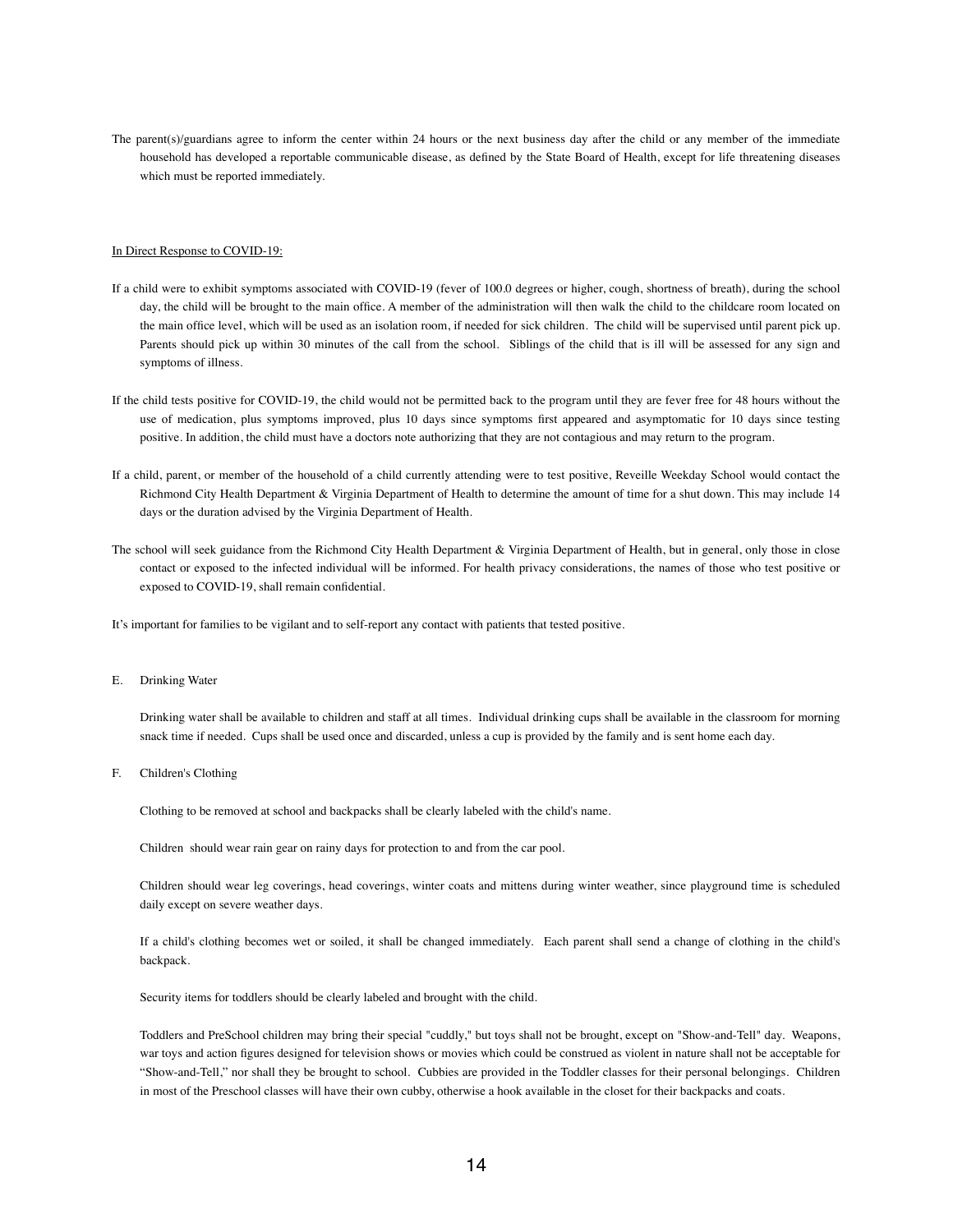Teachers shall not be responsible for children's personal belongings left in the room. Such items shall be kept in the office for retrieval.

G. Hand Washing

Children's hands shall be washed with antibacterial soap and warm, running water upon arrival, prior and after snack time, prior to water play and after toileting. Single-use paper towels will be provided for drying off hands and turning off faucets. Hand-washing will be closely supervised by the teacher.

## **PART VI. CLASSROOM PROCEDURES**

A. PreSchool Classroom Activities

PreSchool Classes shall be scheduled from 9:00 a.m. to 12:00 noon. The daily program shall provide experiences which promote:

physical and mental growth the age-appropriate development of gross and fine motor skills the development of language skills, cognitive skills, and social skills the development of a positive self concept and curiosity

Learning activities shall be appropriate for the age and development levels of the children in each class.

Learning activities and materials shall be appropriate for a combination of group and individual settings, and for a mixture of active and quiet involvement.

The following activities and materials shall be scheduled singly or in combination on a daily basis, as appropriate to the child's age and development:

Creative expression activities through such experiences as painting, drawing, cutting with scissors, using paste, clay, finger paint, sociodramatic play with dolls, puppets, felt boards and collage materials

Language and communication activities through group discussion, book and story reading, "show-and-tell," storytelling, dictation Sensory experiences and nature exploration activities by observation and discussion of plants, leaves, seasons and weather, caring for fish and small animals, nature studies, stimulation of the senses

Manipulative and perceptual activities through building with blocks, dowels, or interlocking logs, playing with nesting and stacking toys, use of geometric shapes, working puzzles

Social living activities through play with childsize household items, dressup clothes, zoo and farm animals, puppets, play stores and offices

Fine motor activities such as manipulation beads, mosaics, spools, lacing boards, dominoes, modeling clay, cutting, and coloring Gross motor activities such as climbing, balancing, hopscotch, bean bags and balls, relay races, active games and exercises

Outdoor playground activities, weather permitting. Outdoor activities may be omitted when a field trip is scheduled.

Indoor physical exercise shall be provided, if possible, during inclement weather, utilizing the church social hall or special purpose rooms. Use of these spaces shall be arranged in the office.

A copy of the Reveille Weekday School curriculum shall be accessible to families on the Reveille Weekday School website at reveilleweekday.com

Rhythm and Music. A classroom period shall be scheduled for group musical activities such as listening or singing along with records/ tapes/CDs, or the music teacher's accompaniment; using rhythm instruments; and preparing to share what they have learned on special holiday occasions.

Children's Library. A classroom period shall be scheduled for activities in the Reveille children's library, including checking out and returning a book, listening to story reading, and group discussion.

Field Trips. Class field trips to parks, museums, zoos and theaters are scheduled from time to time for the oldest 5 day and JK classes.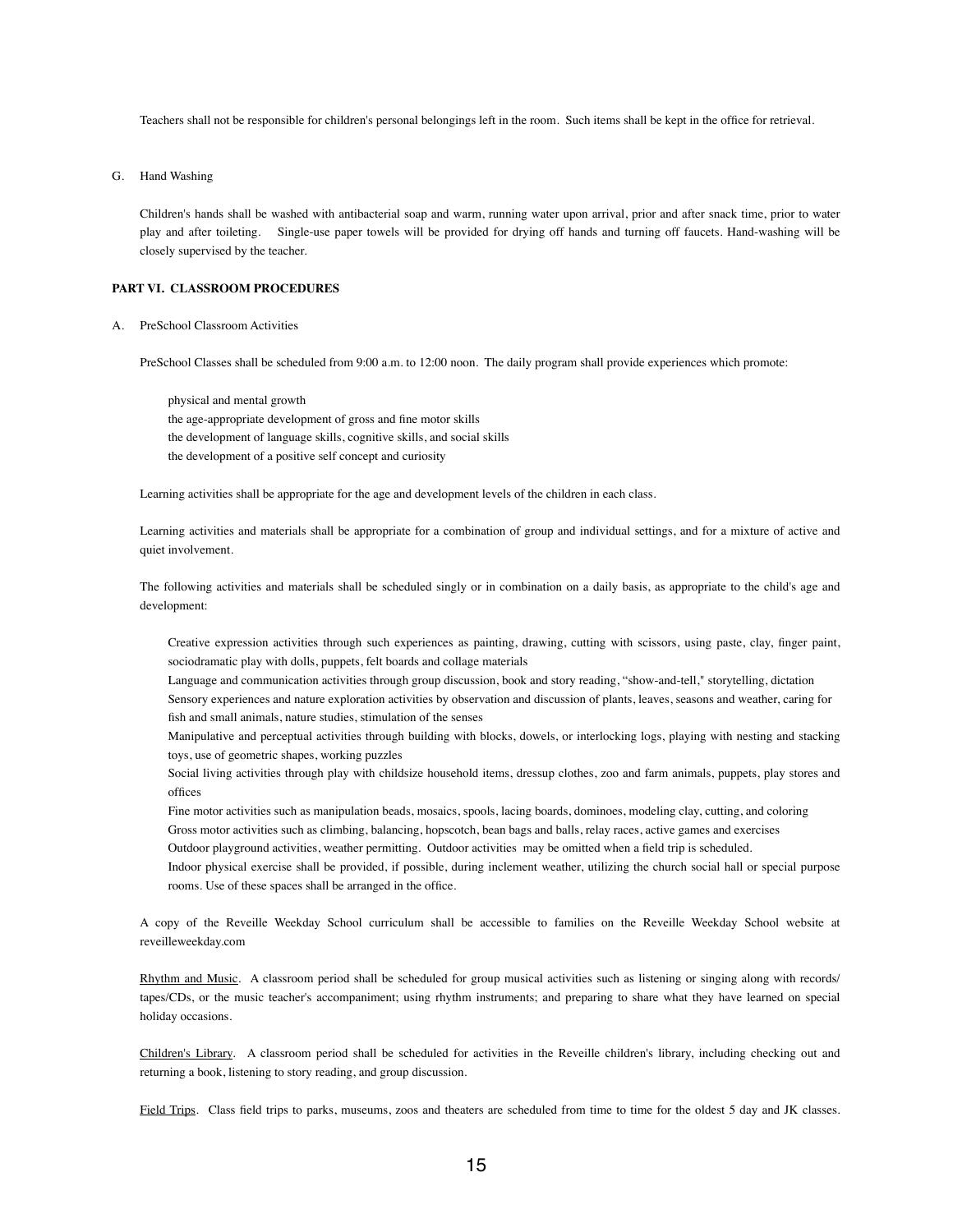Written permission from the parent authorizing the child's participation in each field trip shall be on file in the office prior to the trip. The lead teacher shall be responsible for securing the permission. Parents transport their own children to the field trip destination. They will plan to stay with the child and take them home following the program. First aid supplies (carried by teacher) will be taken on each trip.

#### B. Toddler Classroom Activities

The school day for Toddlers shall be scheduled from 8:50 a.m. to 11:45 a.m. The daily program shall provide experiences which promote the achievement of the program goals.

Learning activities shall be appropriate for the ages and developmental levels of the children in each class.

Learning activities and materials shall be appropriate for a combination of group and individual settings and for a mixture of active and quiet involvement.

The following activities shall be scheduled singly or in combination on a daily basis as appropriate to the child's age and development:

Creative expression activities through such experiences as simple painting, and using paste or finger paints Language and perceptual activities through building with blocks, playing with nesting and stacking toys, and completing puzzles

Social living activities through play with others

Using containers and toys in the sandbox

Outdoor playground activities, weather permitting (in case of inclement weather, a period for indoor physical exercise shall be scheduled)

The two and three-day a week toddlers will have music once during the week.

The teacher shall build activities around the Reveille curriculum which is based upon best practice as stated in the NAEYC and NAC criteria.

# C. Documentation of Progress and Assessment

Teachers will conduct on-going observations of each child's development in the natural classroom setting. Observations are made of all areas of development . . . physical, cognitive, language, social, emotional and aesthetic. These observations will be used in conjunction with screening tools, as well as formal and informal assessments to document progress as well as to guide and evaluate instruction. Assessments are age-appropriate and based on developmental norms. All information is kept strictly confidential. If teachers request that a consultant and/ or specialist observe a child, written permission will be obtained from the parent in advance.

# D. Attendance Policies

Absences. Absences for reasons other than illness shall be discouraged. A record of attendance shall be maintained for each class. Parents can call the office if their child will not be in school so that the teacher can be notified.

Early Dismissal. Written notification with a date and full signature from the parent or guardian or the personal presence of the parent shall be required for early dismissal of a child. Notification shall include requested dismissal time and identification of the person who will pick up the child. The adult must sign the child out in the office and the office staff will go to the classroom to get the child.

Late Arrival. Children who arrive late are asked to come to the Weekday School office. An office staff member will take the child to the classroom, or the parent may escort the child with a visitor pass.

Late Pick-up. If a child is not picked up, the teacher will attempt to reach the parents and the emergency contact by phone. He or she will remain in the classroom until 12:30. If the child is at school beyond 12:30, the director or administrative assistant will remain at school with him in the office until someone arrives.

#### Closures:

Weather Related Closures: Reveille Weekday School shall determine delays and closings due to inclement weather based on conditions at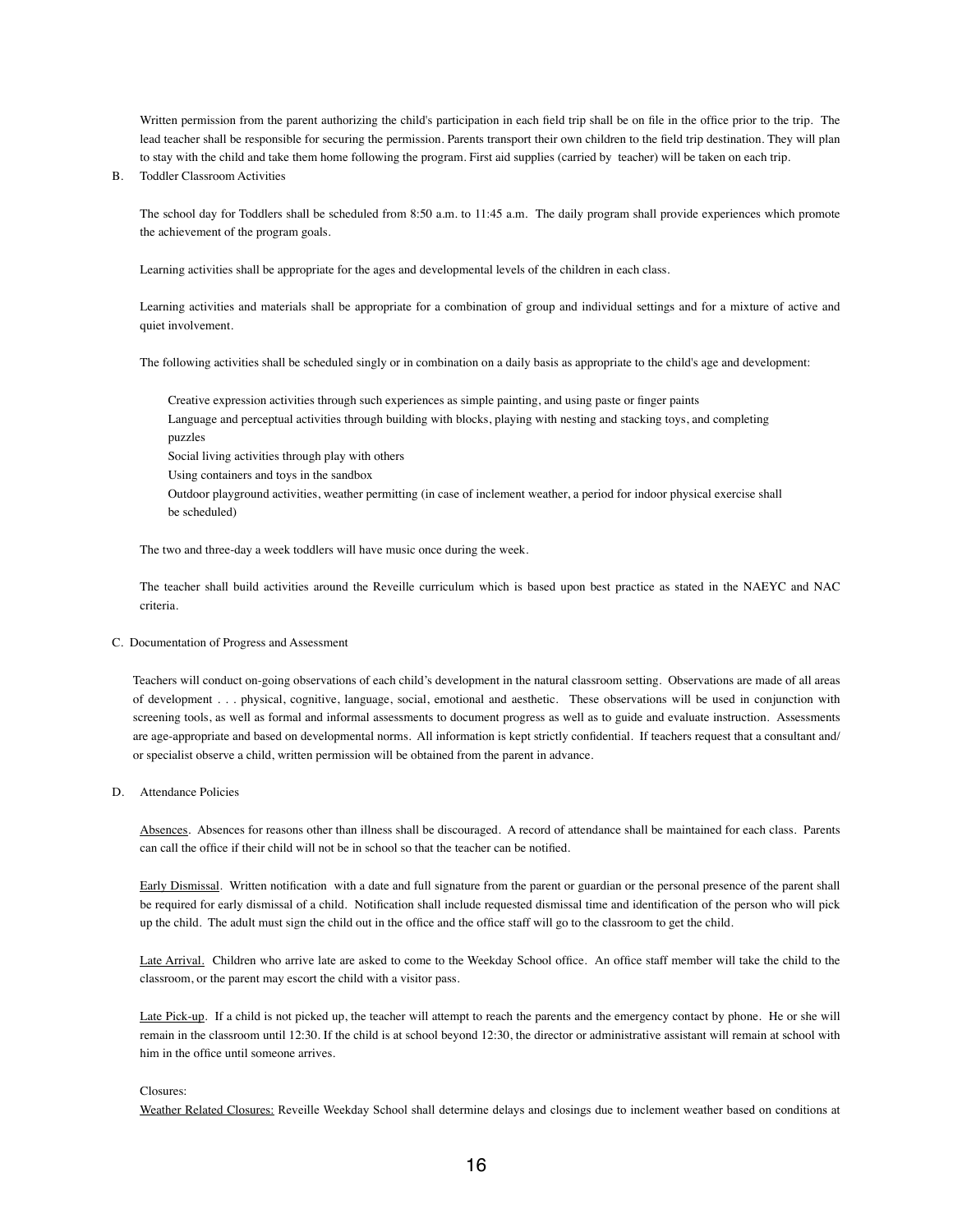our facility and the surrounding areas. If the Pastor of RUMC makes the decision to close the church, the weekday school will close too. Parents and Staff will be informed of delays, closings and openings through a daily message which will be left on the school's answering service at 804.359.4600, in addition to a text alert, a posting on our school's website [www.reveilleweekday.com](http://www.reveilleweekday.com/). and Facebook page. We remind parents and staff, to use your best judgment on road conditions in your area when traveling to Reveille on an inclement weather day. Weather related closings will not be made up.

# Prolonged Closure Due to Emergency or by Government Officials:

A. If flood, fire, wind, hail, hurricane, tornado, or similar severe weather event prevents Reveille Weekday School from conducting normal activities, or if, in the judgment of the Director, or pursuant to order from an insurance official, building inspector or fire official, that a similar event caused sufficient damage to the facilities to result in the staff and students being unable to safely remain in, at, or have access to the facilities, the Reveille Weekday School Director, in consultation with Reveille United Methodist staff, shall close Reveille Weekday School until such time as the facilities can be safely re-opened.

B. If Reveille Weekday and/or Reveille United Methodist must close due to a health emergency, including, but not limited to, the outbreak of any contagious illness, sickness, bacteria, virus, or disease, or any epidemic/pandemic, as declared by government officials, then Reveille Weekday School and its facilities shall remain closed until the appropriate officials decide Reveille Weekday School can resume normal activities.

C. If Reveille Weekday School is closed under paragraph A or B for 30 consecutive school days or less, then tuition and related fees shall not be subject to refund or adjustment and shall remain fully due and payable. If Reveille Weekday School is closed under paragraph A or B for more than 30 consecutive school days, but less than 60 consecutive school days, then tuition shall be pro-rated and a partial cash adjustment (or a credit applied, if requested) as the Director of Reveille Weekday School, after consultation with the Weekday Programs Board staff, may decide. If Reveille Weekday School is closed under paragraph A or B for 60 consecutive school days or more, then tuition and fees shall be refunded for the portion of tuition and fees allocated to the remaining part of the session occurring after the 60th school day.

# In Direct Response to COVID-19

A. If Reveille Weekday School is closed due to the pandemic for 10 consecutive school days or less, then tuition and related fees will remain fully due and payable and the teachers will be paid in full. Teachers will be prepared to provide distance learning opportunities for the children appropriate to their age.

B. If Reveille Weekday School is closed due to the pandemic for more than 10 consecutive school days but less than 20 consecutive school days, then tuition and fees shall be refunded by 50% for the number of missed days occurring after the 10th school day. Teachers will continue to be paid a portion of their daily rate and will continue to provide limited distance learning opportunities for the children appropriate to their age.

C. If Reveille Weekday School is closed due to the pandemic for more than 20 consecutive school days, then tuition and fees shall be refunded for the number of missed days occurring after the 20th school day.

Any tuition credits due at such time will be applied to accounts in November and May and will be based on the average daily rate of the program your child is enrolled in.

E. Guiding Behavior

The management of children's behavior shall be accomplished through positive reinforcement of desired behavior and redirection or diversion from undesirable behavior. Only when necessary, will a child be temporary withdrawn from a classroom activity. A teacher will always sit with the child, working with him/her to reflect on the situation and discuss possible solutions.

Spanking or other use of physical force or restraint is prohibited. Verbal abuse, including threatening remarks about a child or parent shall not be used.

The Director will be called in to assist the teacher with a child who continuously fails to respond to the positive reinforcement of desirable behavior, diversion from undesirable behavior, or temporary withdrawal from class activity. Teachers shall confer with parents to identify mutual strategies for assisting children in the development of self-regulation and cooperative skills. The Director shall be available for such conferences as needed.

# F. Nutrition and Snacks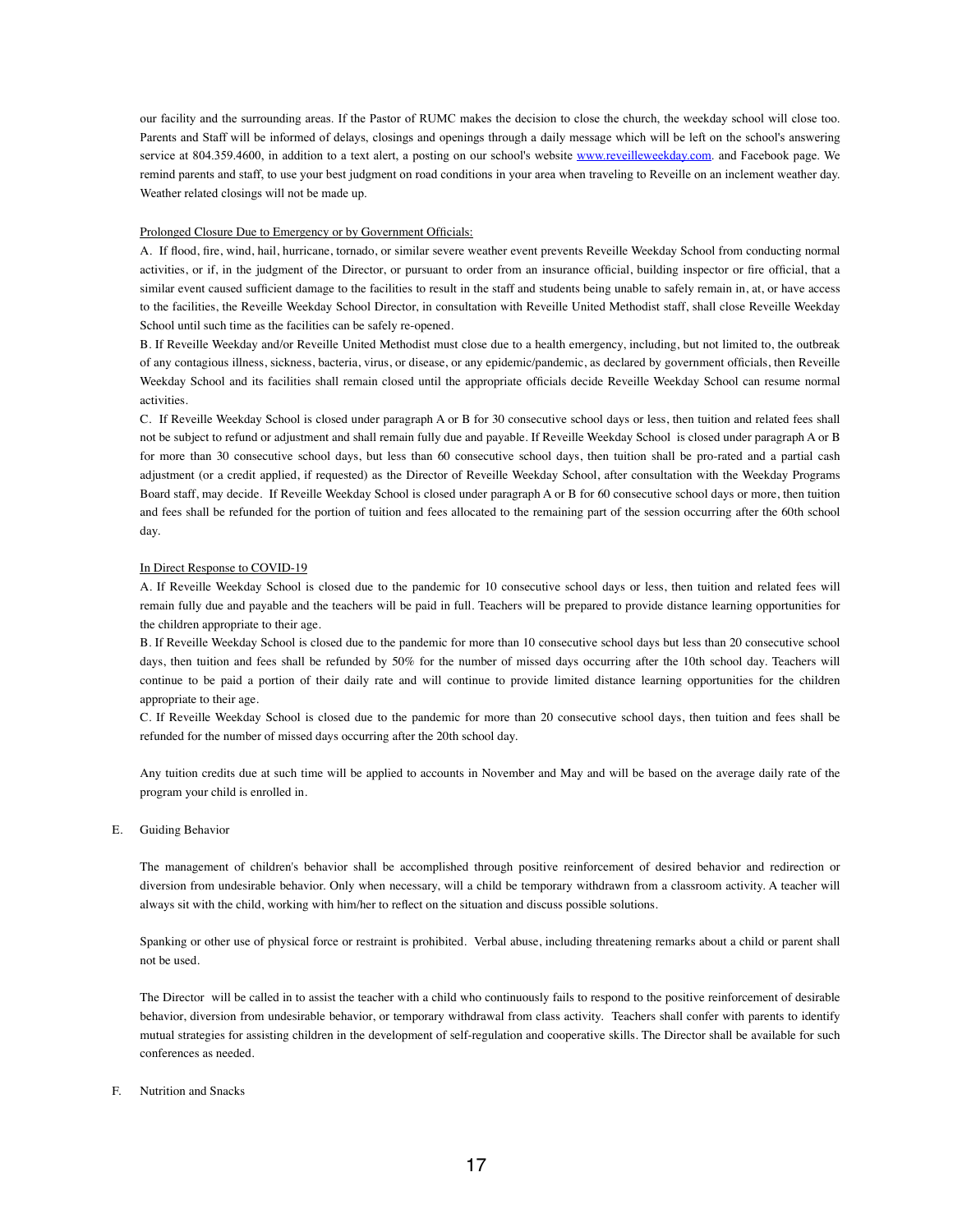A daily snack midmorning shall be served to provide for children's nutritional needs and to provide opportunities for children to learn to eat and share in social settings. It shall include a nutritious choice from each of two food groups. Each child shall bring an individual nonperishable snack consisting of an item from each. Examples are fruits or vegetables, crackers, pretzels, cheese, cereal bars, etc. The teachers will serve water during snack.

Due to the increasing number of food allergies, products containing peanut butter will not be permitted. In the event that a child with severe nut allergies is enrolled, the other children in the class will be provided with a list of acceptable snacks by the parent. Only those items listed will be permitted in the room.

Junk foods and empty calorie foods such as candy, carbonated drinks, and chewing gum shall not be served. Fruit Roll Ups and other gummy-type snacks are inappropriate. A list of appropriate snacks will be given to parents during orientation.

Procedures shall be used by parents and school staff to protect the snacks against contamination or spoilage.

Refrigeration shall be provided to cool water.

Refreshments for special occasions will follow the snack guidelines. Because of the increasing number of food allergies and other medical conditions, we will not serve special snacks on birthdays. The teachers will have other ways to honor the children on their special day. Food that will be shared among children must be pre-packaged or prepared in the Reveille kitchen that has a current inspection from the Health Department.

# G. Videography and Photography

The children may be videotaped or photographed in the classroom. These will not be used for advertisement purposes unless special permission is obtained. They will be displayed for pictorial documentation of classroom activities. Written permission will be obtained at the beginning of each school year.

# **PART VII. SUPERVISION**

# A. General Supervision

Director: During the hours of operation, the Director or a designated adult shall be in charge of the administration of the school. The Director shall be responsible for the school program, including the following areas:

instructional content programmatic functions, including orientation, training and scheduling of all staff and volunteers management and supervision of all staff maintaining relationships with parents management of program finances

Administrative Assistant: The Administrative Assistant will be present during hours of operation and will assume responsibility for the administration of the school during the Director's absence. Responsibilities will include:

| billing/family accounts | student files | registration/enrollment |
|-------------------------|---------------|-------------------------|
| financial records       | scheduling    |                         |
| staff attendance        | payroll       |                         |

Lead Teacher: Each class shall be supervised by a lead teacher who is responsible for program planning and implementation and for direct supervision of assistant teachers and children assigned to the class. The lead teachers must have a college degree or extended job experience in early childhood education.

Assistant Teacher. Each PreSchool and Toddler class shall be assigned an assistant teacher whose responsibility is to assist the lead teacher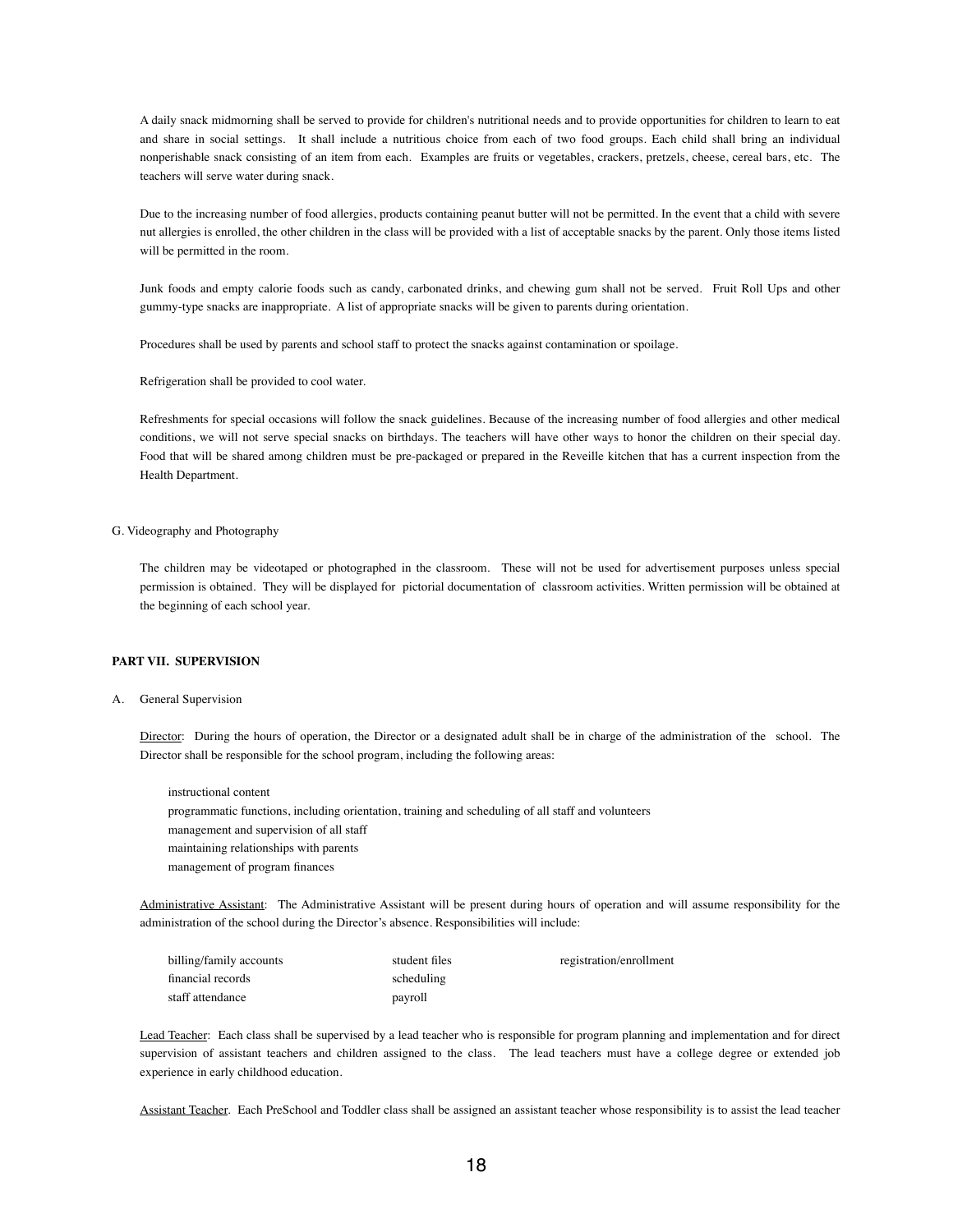in program planning and implementation and supervision of children.

# B. Supervision of Children

Children shall be supervised within sight and sound of staff at all times. Teachers will travel with one teacher at the head of the group and the other at the end. They will count children before leaving , on route and when they arrive at the destination.

There shall be at least two staff members supervising the outdoor playground whenever children are present during school hours.

There shall be at least one teacher present in the classrooms at all times when children are present.

There shall be at least two PreSchool staff members present for field trips.

C. Child/Teacher Ratios

The following ratios of staff to children shall be required by age:

One to two years of age=one adult for every five children Two to three years of age – one adult for every six children Three to four years of age=one staff person for every nine children Four years to kindergarten=one staff person for every twelve children

# **PART VIII. PHYSICAL ENVIRONMENT**

The school shall provide an environment which protects children from physical harm, but is not so restrictive as to inhibit physical, intellectual, emotional and social development.

A. Space, Equipment, and Storage

The school is housed in the Education Building of Reveille United Methodist Church.

Classroom Activity Space. The activity space includes twelve classrooms with adjoining or nearby bathrooms, special activity rooms for music and creative movement, and children's library. The classes utilize the church social hall or gym as a playground space during inclement weather.

The square feet of available activity space and air space for each child exceeds the minimum requirements for State Licensure and national accreditation.

Equipment and Materials. Each activity space includes equipment and instructional materials suitable and appropriate for the developmental stages of children assigned to use those spaces.

Storage. Each classroom includes storage space for instructional materials and supplies and individual spaces for children's personal belongings. Additional storage space is provided in the school office, in the teacher's room, in the teacher work room and in the Fellowship Hall.

Storage space for equipment used by children is accessible to the children in each room.

Outdoor Activity Space. A fenced, outdoor playground space is provided with areas designated for toddlers, three-year-olds, and older children.

The outdoor playground includes a variety of suitable play equipment, including sandboxes, swings, climbing structures, balance beams and grassy areas. It also includes interactive portable equipment such as musical equipment, building pieces and structures.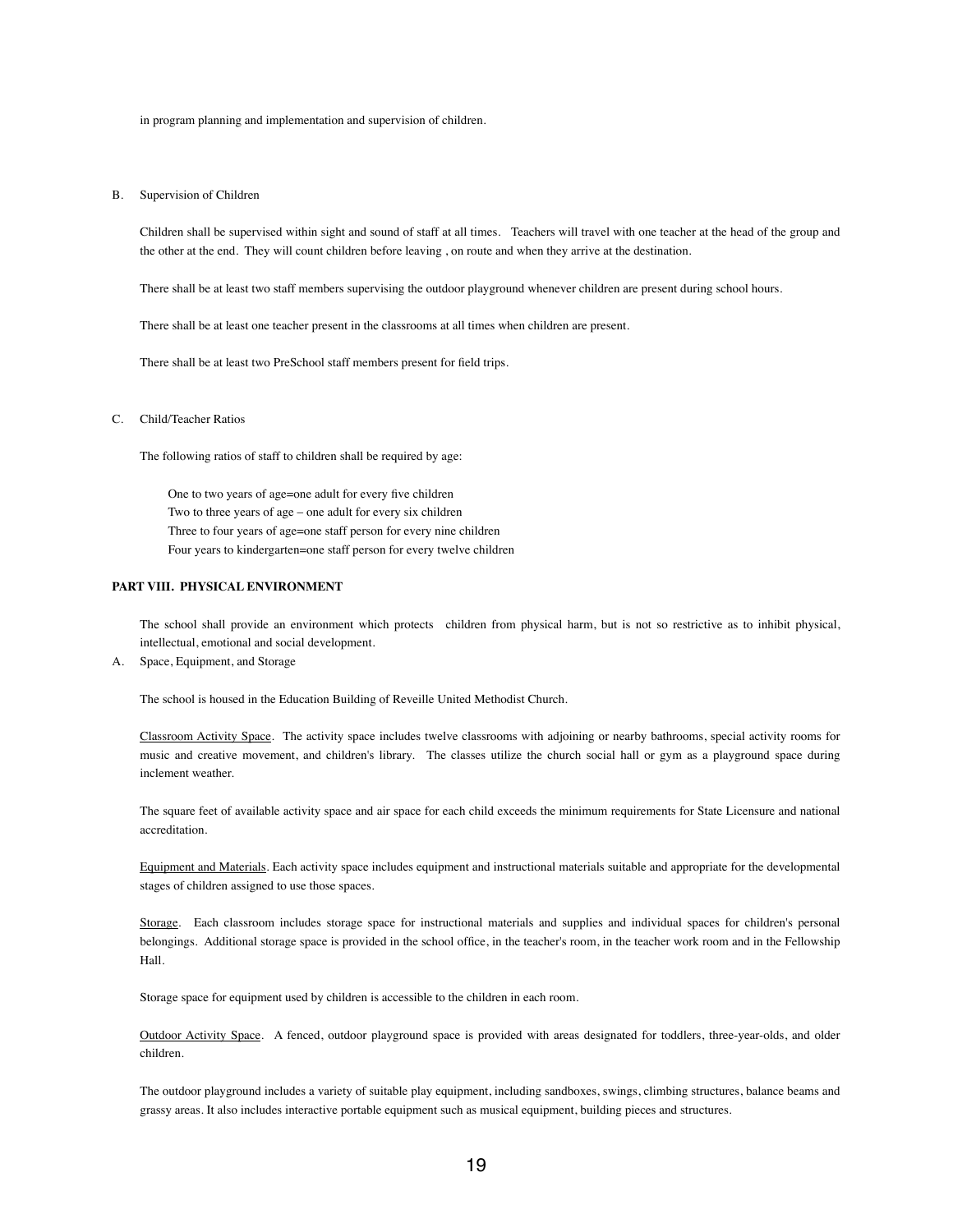The playground equipment and activity areas shall be safely maintained by the church. Monthly safety inspections will be made and documented by the facilities manager. A playground safety audit will be conducted annually.

B. Building Maintenance

Buildings used by the school shall be inspected and approved annually by the local building inspector, as evidenced by the City Certificate of Occupancy.

In accordance with U.S. EPA regulations, Reveille Weekday School has an Asbestos Management Plan in place. The plan was recently updated to show that only some floor tile and mastic remain within the school areas/rooms. These materials are non-friable (not subject to release fibers) and are maintained in good condition under an Operations and Maintenance Plan. A copy of the plan is available for review in the Weekday School office.

The rooms used by the school shall be cleaned daily by a janitorial service hired by the weekday school.

C. Temperature and Ventilation

Areas used by the children shall be well ventilated and dry. Portable thermometers shall be provided in each room and temperatures shall be maintained at no lower than 68 degrees Fahrenheit.

The rooms shall be cooled during the warm months by central air conditioning.

# **PART IX. ENVIRONMENT**

A. Equipment and Activity Areas

All equipment and areas inside and outside of the building shall be carefully maintained in good condition. The facilities shall be regularly inspected and approved by the local Health Department.

Equipment and play materials shall be regularly inspected by staff for characteristics that might be hazardous to children.

All electrical outlets in the areas used by children shall have protective caps.

B. Fire Inspection

The buildings shall be regularly inspected and certified to be free from fire hazards by the State Fire Marshal.

C. Arrival and Departure Areas

The driveway on the west side of the church property shall be designated for PreSchool car pool arrivals in the mornings. Toddler parents drop off and pick up at the toddler classroom doors. Preschool Classes will be dismissed from the sanctuary doors into the circular drive, while a few classes may dismiss from the playground given their playground schedule time. The parking lot in the rear of the church property shall be designated for parking.

Parents shall be provided with instructions for PreSchool carpool formation to promote safety and minimum traffic disruption on Cary Street.

All cars are to enter and exit the the property by Antrim and follow the driveway across the front of the building.

Carpool vehicles for the PreSchool children shall be met by school staff each day from 8:50 to 9:10 a.m. and from 11:50 to 12:10 p.m. At no time will a teacher release children to the driver of a car with a greater number of children than seat belts. Parents are to pull up to the teacher and their child, put the car in "park", get out and come around to the sidewalk and take the child(ren) from the teacher. From this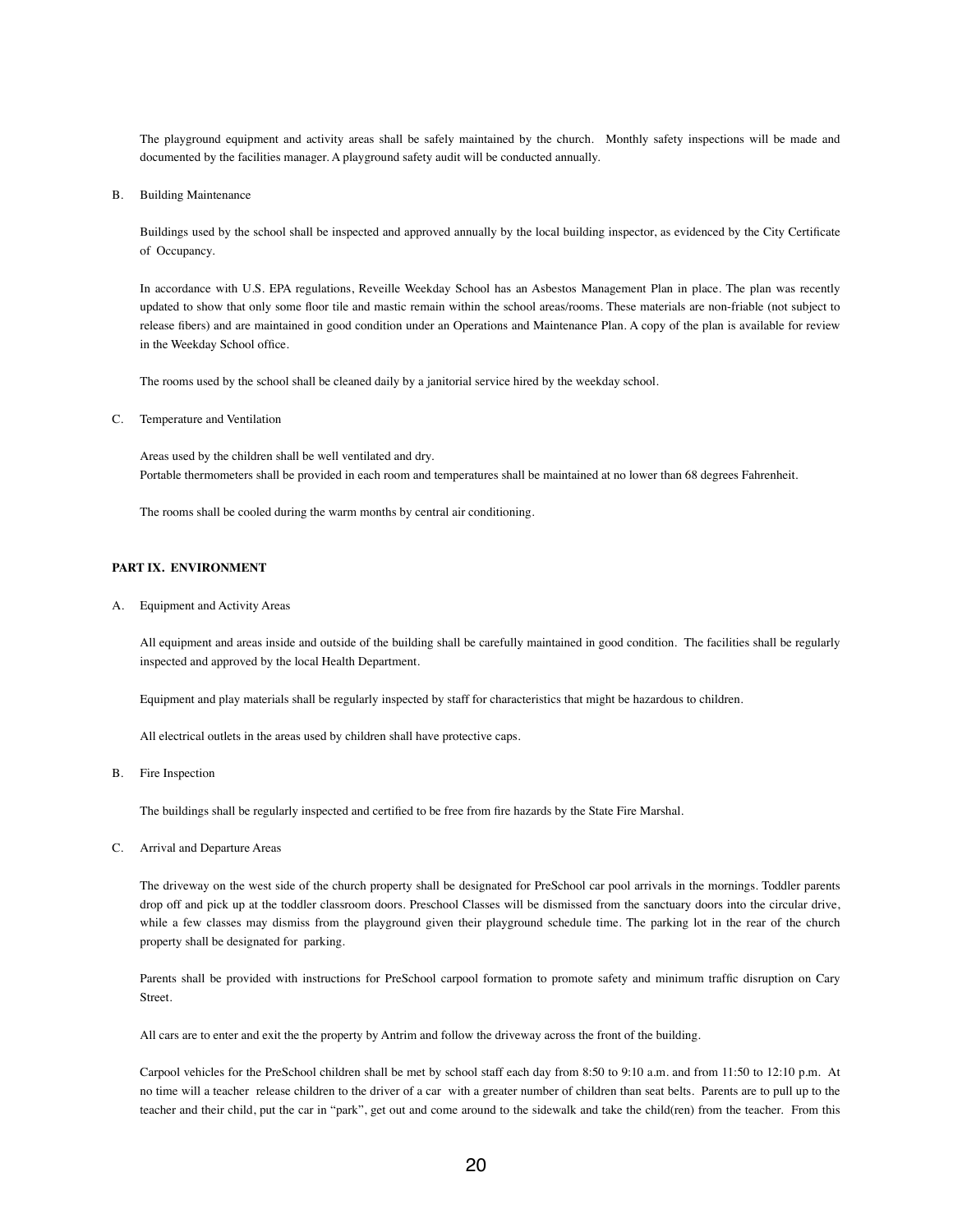point on, the driver assumes all responsibility for ensuring the safety of the children he/she is transporting.

Children in PreSchool car pools that arrive late are asked to come to the school office where a staff member will meet and accompany the child to his/her classroom.

Parents are asked to refrain from using cell phones while moving in the carpool line.

Toddler parents shall bring children to their classrooms and come for them at dismissal time, no later than 11:50am

D. NonToxic Materials

Only nontoxic art materials or substances shall be used. Teachers shall check all potentially harmful instructional materials for the "CP" indication of certified nontoxicity.

# E. Emergencies

Parent Agreement. Written agreement between the parent and the school concerning emergencies shall be completed at the time of a child's admission. The agreement shall include:

authorization for emergency medical care if an emergency occurs when the parent cannot be located immediately the name, address and telephone number of two persons who can be notified in case of emergency when the parent cannot be located immediately the name and telephone number of the child's physician

Toddler parents shall register their itinerary each morning when they leave a child at school

First Aid. There shall be at least one staff person on duty who has received within the past year a basic certificate of adult/child CPR and first aid from a course approved by the American Red Cross. An injury prevention plan will be presented to the staff during each year. This will be updated annually based on documentation of injuries.

The office shall contain a first aid kit including at least the following supplies:

scissors, tweezers, gauze pads, adhesive tape, band-aids, assorted types, an antiseptic cleansing solution/pads, thermometer, triangular bandages, single use gloves, first aid instructional manual, ice pack or cooling agent

The first aid kit shall be stored so that it is not accessible to children but is easily accessible to school staff.

A first aid kit will also be present on the playground at all times. Teachers will carry cell phones as a way to reach the school office in an emergency.

Documentation of current certification for all fire extinguishers, sprinklers, alarms etc. will be kept on file.

A first aid instructional manual shall be kept with the first aid kit at all times.

F. Heating Units

Portable heating units shall not be used in the school except in emergency or power outages in cold weather. When any portable heating unit is used, physical barriers shall be erected to protect children from injuries. Any such heating unit shall have been approved by the appropriate fire safety official.

G. Emergency Evacuation

In the event of the need to relocate, a call will be made to the designated site and the children will be escorted to that facility. Once the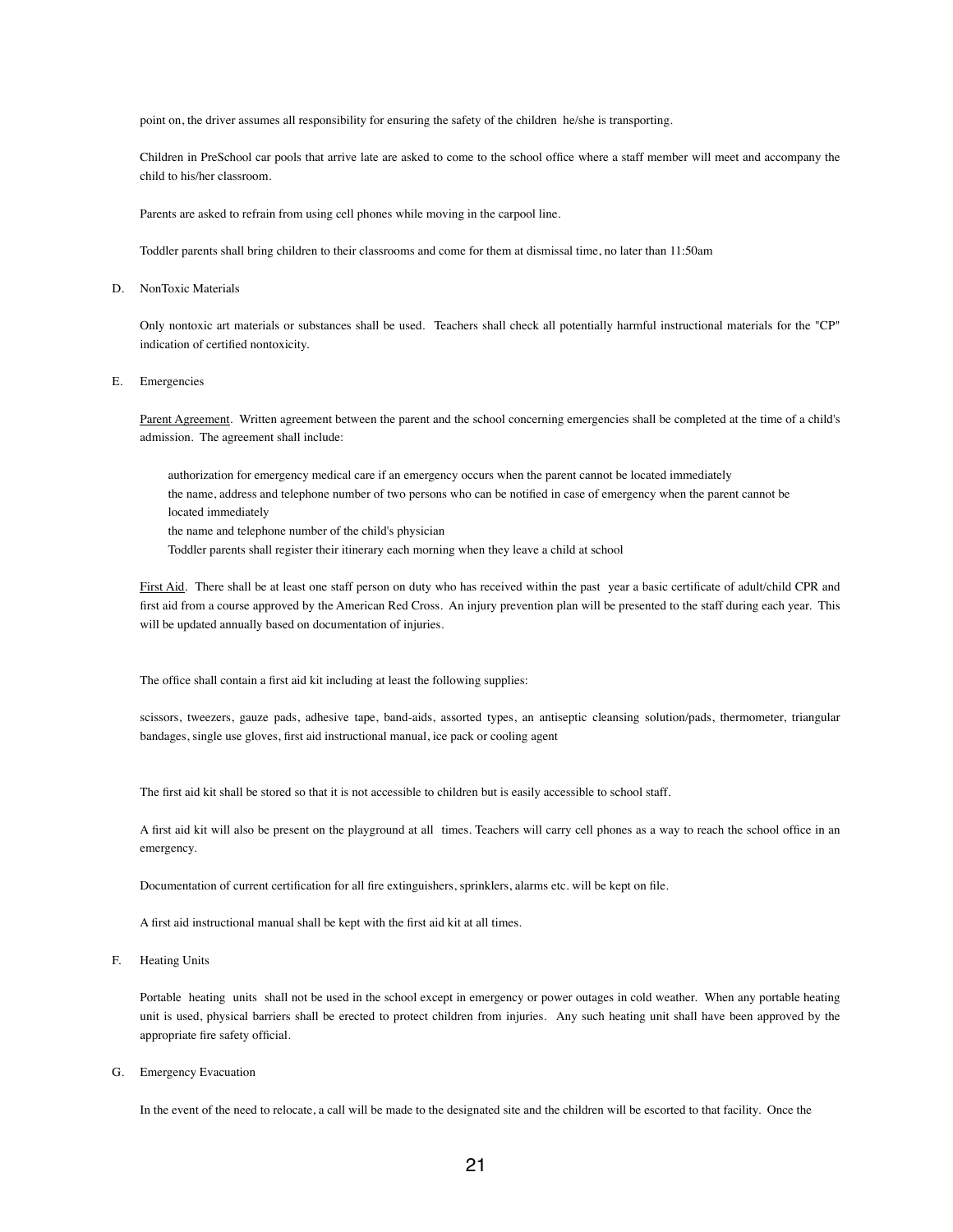children are inside, calls will be made to parents by the lead classroom teacher. A text alert will be sent out to families from the WDS administrative staff.

The Director shall post written emergency evacuation procedures beside the entrance door in every room. Secondary routes shall also be posted. Emergency procedures are outlined in the teacher's handbook.

The instructions shall be followed once a month at the sounding of the fire drill bell. Evacuation procedures would include assembly points, head counts, and a system to ensure complete evacuation from the building. Teachers are to bring emergency bags with them during each drill. Drills for tornado and disaster evacuation will be held periodically throughout the year. Twice a year the school will conduct a Shelter in Place Drill.

A record of evacuation time and needed improvements shall be prepared by the Director after the fire drill.

#### H. Emergency Telephone Numbers

The following telephone numbers shall be posted in a conspicuous place near the office telephone:

| 911 [emergency number] | a physician or hospital              |
|------------------------|--------------------------------------|
| local fire department  | local police department              |
| Poison Control Center  | an ambulance or rescue squad service |
| Relocation Site        |                                      |

All classrooms are equipped with telephones. Outgoing calls are limited to 911 calls only. All phones have intercom capability. If the landline is out of order, calls will be made on the teachers' and administrative cell phones.

# I. Security System

The facility is protected by a security system. Cameras are placed at the main weekday school office door entrance, lower Fellowship Hall and stairwell door leading to the toddler rooms. The church secretary and the Weekday School administrative assistant will monitor those entrances and provide access to visitors and parents. The entrance to the toddler hallway will be opened for a short time in the morning and again in the late morning for arrival and dismissal from the toddler classrooms.

Alternative emergency lighting exists and is maintained by the church. Flashlights are kept on each floor in classroom emergency tote bags and in the office.

# J. Accidents or Injury

The school shall notify the parent immediately in the event of a serious accident or injury and will notify parents of a minor accident or injury at the end of the school day. Written documentation of the type of injury, date, treatment, and method of notification of parents shall be kept on file in the school office for the remainder of the school year.

Examples of serious injury may include: unconsciousness, broken bones, deep cuts, possible concussion, foreign objects in the eye. Minor injuries include: small cuts or scrapes, bruises or skin discoloration.

Should a child ever be reported as missing, the teacher would immediately notify the Director. The office would immediately notify the child's parents, the Senior Pastor, and authorities, as necessary, while search efforts continued.

# K. Children's Insurance

The church maintains public liability insurance for bodily injury with a minimum of at least \$500,000 for each occurrence and \$500,000 aggregate.

The church carries \$200 deductible accident insurance coverage for each child.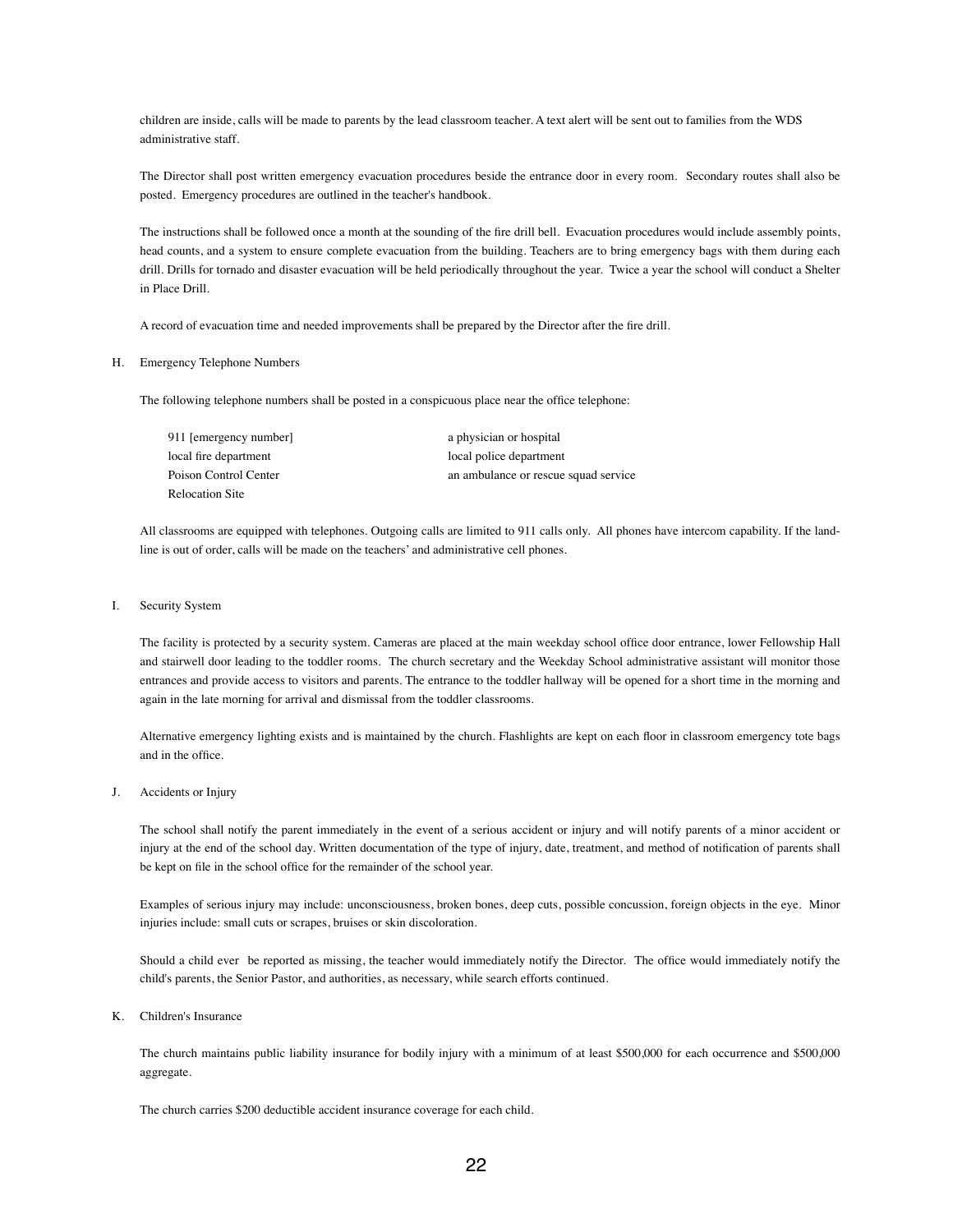#### L. Suspected Child Abuse

As mandated reporters by the state of Virginia, statute 63.1-248.3, teachers are required to report any suspected cases of child abuse to the director, the senior pastor of Reveille and then to the Department of Social Services. Teachers receive annual training on recognizing signs of abuse and review appropriate procedures.

# **PART X. PARENT PARTICIPATION**

A. Communication With Parents

Email Blasts & Text Alerts. Reminders will be sent from time to time electronically.

Website. General information as well as registration forms for special events etc. can be found on the Reveille website: [www.reveilleweekday.com](http://www.reveilleweekday.com/) . Classrooms also maintain Shutterfly share sites to post sign ups, pictures, daily blogs and any volunteer opportunities. Our school's Facebook page is another means of sending out communication to families.

Newsletter. Regular communication between the school and parents shall be maintained through the Reveille Weekday School Parent Newsletter, a monthly newsletter that includes news and announcements. Teachers will send home weekly classroom news. Toddler teachers will post daily activities outside the classroom at the end of each day and send home quarterly newsletters.

Backpack Communication. The child's backpack is the medium for communication between school staff and parents. Teachers shall check children's backpacks each day for messages from parents and parents should also check each day for communications from the school.

Dismissal Notes. Written notification with the current date and full parental signature for early dismissal, for release of a child to a person other than the parent, or for a child to travel in a car pool other than the one assigned should be taped to the child's clothing or placed in the child's backpack for removal by the teacher. Parents picking up children early are asked to sign them out in the binder outside of each classroom.

Telephone Tree. Each room parent shall organize a telephone tree or email contact list for the class to assist in getting messages to parents when quick notice is necessary. This can be established on the Shutterfly Share Sites.

Informal Parent/Teacher Conferences. Teachers and parents shall confer informally regarding each child's progress, adjustment, or needs, as either party deems appropriate. Such communications shall normally take place after school hours or in the evenings. The normal channel for communication between parents and the school shall be from parent to the child's teacher and viceversa. However, the Director shall be available for consultation whenever the teacher or parent deems it advisable. The Director shall be included in the parent teacher conferences when a conflict or disagreement arises.

Parents are encouraged to communicate with the teacher during the school day in writing. Such written communications may be sent to school in the child's backpack or sent via email.

Telephone calls for staff shall be received in the office during the school day and the staff member notified in writing to return the call when convenient.

Parents shall be informed of behavior which is unusual for a particular child or for the child's chronological age.

Formal Parent/Teacher Conferences. Two parent conference days shall be scheduled in the school calendar each year. Teachers shall contact the parents of each child to schedule these conferences. Classes are not in session on parent conference days and parents are asked not to bring children. In preparation for the first conference day in the Fall, lead teachers may prepare a brief narrative progress report for discussion with the parents. In preparation for the second conference in the Spring, lead teachers shall have some examples of the child's work and progress through the year.

Parent Observations. The school shall be open for parents to visit and observe their children at any time. Parents shall make advance arrangements with the Director for classroom observations.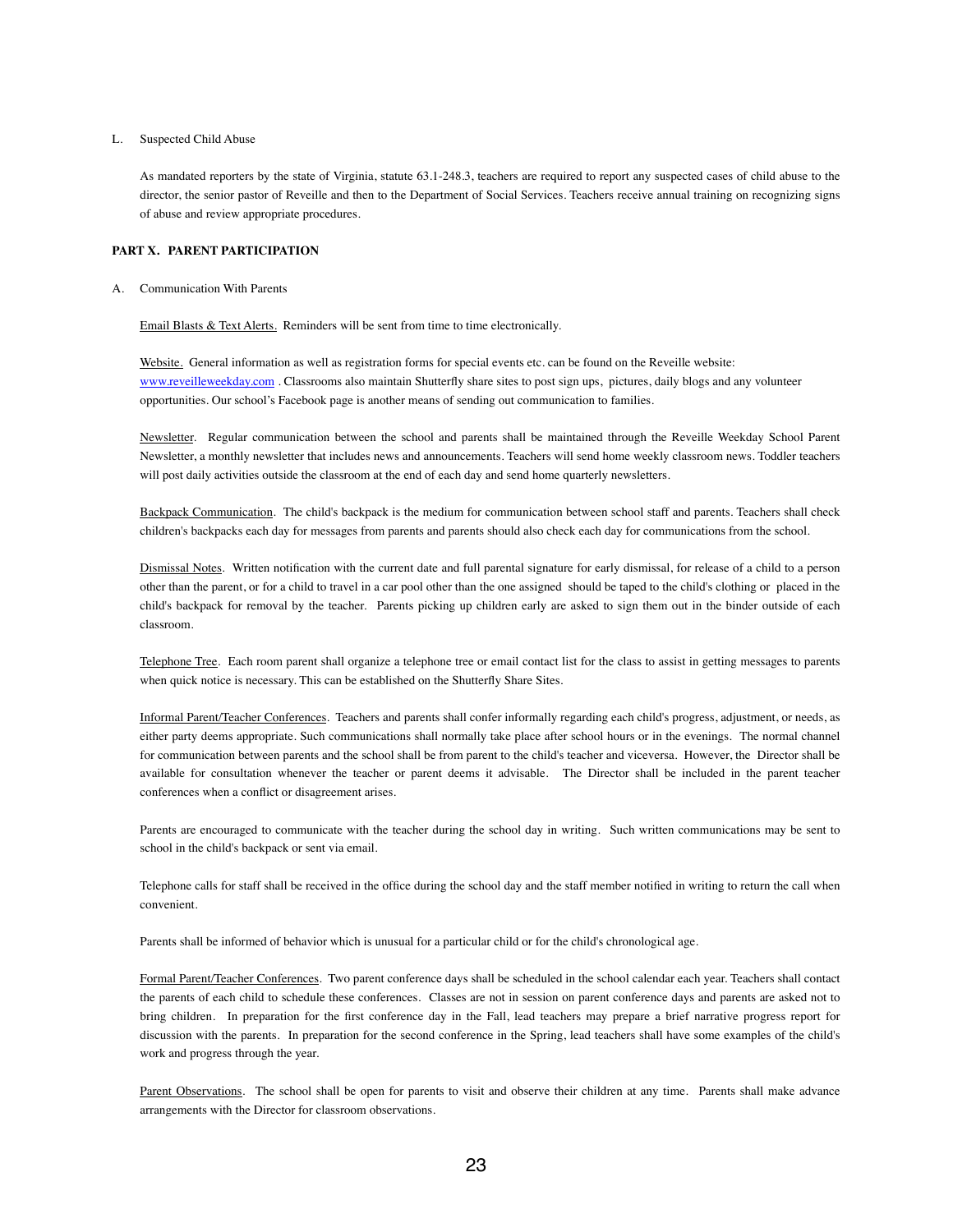Evaluation. Parents will be asked to complete an evaluation form annually. It shall cover school administration, program curriculum, communication and facility.

B. Other Parent Participation

Room Parent/Advisory Committee Representative. Liaison between the parents and school personnel shall be fostered by the designation by each lead teacher of one parent to serve as room parent for the class. Room parents shall be asked to perform the following services:

- Channel information between the school and parents
- Set up telephone tree as soon as possible.
- Make sure parents are scheduled to work all the parties using the class website to post sign up sheets and send reminders. Room parents will be asked to coordinate with the classroom teacher in helping to manage the class website.
- Discuss with teachers ideas for a "get acquainted" activity for parents (ex. coffee)
- Help work and coordinate Fall Festival, Toy Wash, Pizza Dinner and other social events during the school year.
- Check with teacher about any extra help needed for the Halloween, Thanksgiving or end of year program.
- Serve on the Advisory Committee

Classroom Sharing. Parents shall be encouraged to share their skills, professions or interests in their child's class. Teachers and parents shall arrange mutually convenient times for such participation during the school year.

Other Volunteer Services. The School Staff encourages parental involvement on a volunteer basis in any appropriate school activities. Parents of PreSchool children shall be asked specifically to volunteer their services for special programs and parties, field trips (if applicable), and library story reading.

# Special Event Descriptions

#### **Fall Festival**

The Fall Festival is held the last weekend in September or first weekend in October from 10:00am-12:00pm at Reveille. As the first event held during the school year, it is a great time to meet new Reveille children and parents. Train rides, bounce houses, games, face painting and a bake sale are fun activities featured at the festival. Volunteer opportunities consist of manning these activities the day of the event.

# **Thanksgiving Pie & Cookie Baking**

The Monday before Thanksgiving week, the youngest preschool classes decorate cookies with parent volunteers. The Monday of Thanksgiving week, the rest of the preschool classes visit the Fellowship Hall to mix pie ingredients. Working in very small groups, the children get a chance to feel like they are really baking as they assemble pies. They take great pride then on Tuesday morning when their baked goods are served to all Reveille families at a reception following the Thanksgiving Program. This program is an annual celebration when the children sing their hearts out and remind us of all there is to be thankful for in our lives.

Generally 3-4 parents from each class are asked to volunteer for 30 minute time-slots with the decorating on the Monday before Thanksgiving and pie baking the Monday of Thanksgiving week. Volunteers are also needed on Tuesday morning from 8am-9am to help setup the food reception before the 9:30am children's performance. The program and reception conclude around 10:30am, beginning Thanksgiving break.

#### **Week of the Young Child**

NAEYC's Week of the Young Child occurs every April. Reveille celebrates with activities throughout the entire week. Some activities included during the week are: a music or puppet performance, gross motor activity & spring petting farm. A parent workshop is typically planned for the beginning of the week. Parent volunteers help collect items during morning carpool for the outreach project. In years past, we have focused on outreach including SCAN, Friends of the Homeless & Better2Gether RVA.

# **Field Day**

Field Day is an all morning event for preschool classes that is typically held during the last week of April or the first week in May. The classes are rotated through a variety of outdoor activities with parent volunteers supervising events such as Storytelling, Tons of Fun, Games, Arts and Crafts, and also includes a themed-related snack. It is geared towards the preschool classes as the events and activities are age appropriate, and lasts for the duration of a normal school day.

# **Pizza Dinner & Bake Sale**

The Pizza Dinner & Bake Sale is Reveille's annual fund-raiser and helps the school buy much needed supplies and equipment. The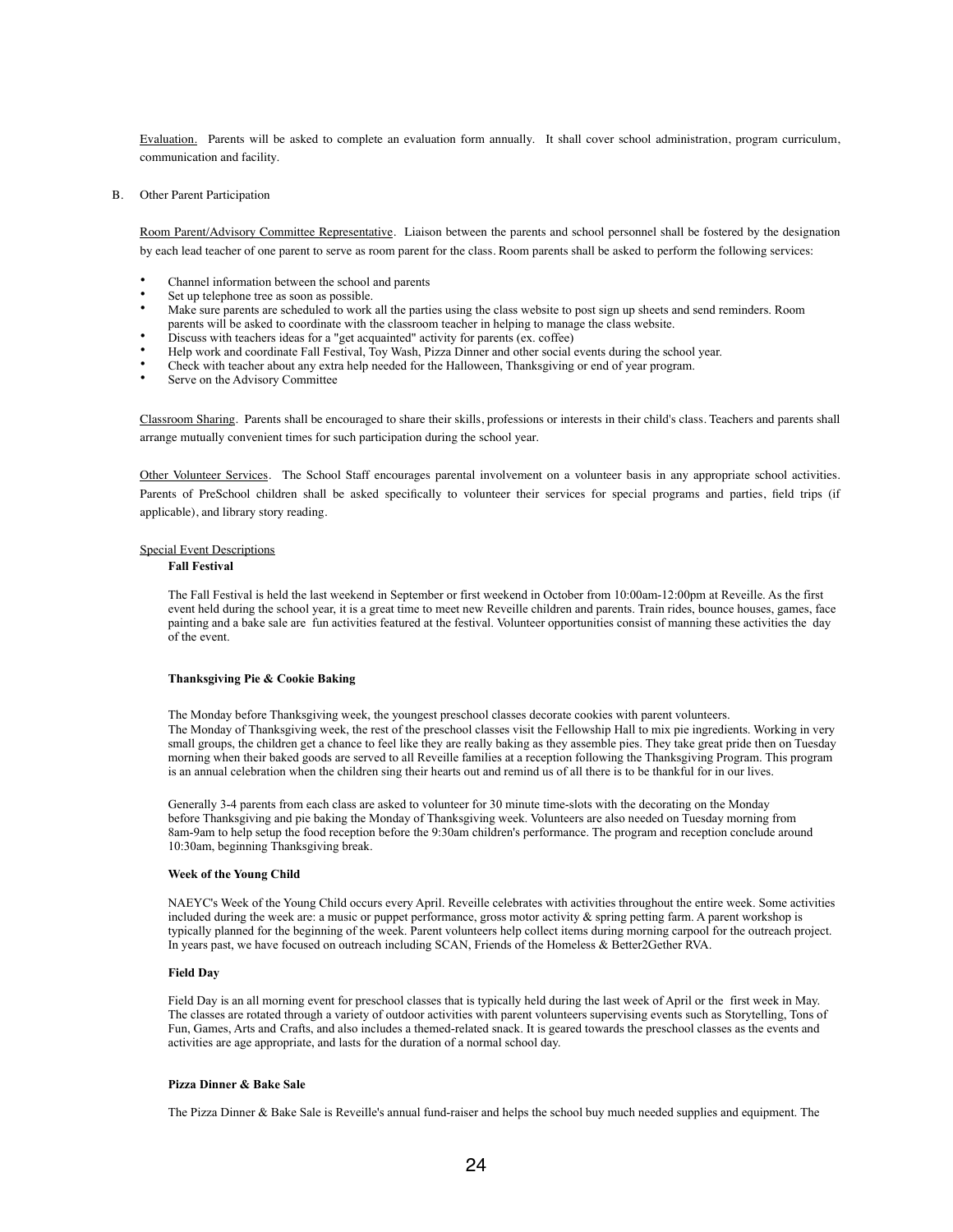event is open to all Weekday School families including their siblings, grandparents, aunts and uncles etc. The more the merrier! This event is held in May each school year from 5:30pm-7pm. Volunteer opportunities include: consolidating pizza orders and placing the order, purchasing supplies, 30 minute set up and clean up shift, 30 minute shifts handing out pizza orders and monitoring the bake sale, set up and monitoring the water and lemonade coolers.

# **PART XI. FINANCIAL POLICIES AND PROCEDURES**

A. Financial Administration

The Weekday Programs Board shall be responsible to the Lay Leadership for the overall financial decisions related to budgeting and the allocation and disbursement of funds.

Finance Subcommittee. The Board shall designate each year from among its members a Finance Subcommittee to review financial matters and to make recommendations to the Board for action. The committee will be composed of the Weekday Programs Board chair, the Director, the Administrative Assistant (bookkeeper) and one additional member.

Operational Decisions. The Board shall delegate responsibility for operational decisions to the Director. The Director shall be authorized to make necessary operational adjustments between budget categories, with the approval of the Finance Subcommittee, followed by notification to the Board at its next regularly scheduled meeting.

B. Budgeting

Fiscal Year. The fiscal year for budgeting and accounting purposes shall be July 1 to June 30.

Annual Budget Planning. The annual budget projections for the Weekday School shall be drafted by the Director, reviewed and revised as appropriate by the Finance Sub-Committee, and presented to the Weekday Programs Board for consideration and recommendation to the Commission on Education.

Budget Preparation Schedule. The recommended time schedule for budget preparation and approval by the Weekday Programs Board shall be:

October discussion of longrange financial goals and general instructions to the Finance Subcommittee for drafting the budget for the next fiscal year

October/November Finance Subcommittee development of budget projections for approval by the Weekday Programs Board

December review of budget projections and recommendation for action

C. Financial Record keeping

The Administrative Assistant shall be employed to maintain the records of income and expenditures for the Weekday School, to handle payroll, direct deposits, to write checks, and to prepare monthly and yearly operating statements and balance sheets.

The accounting records shall be reconciled by a professional auditor/CPA after the books are closed each year and a financial review or audit shall be prepared. A copy will be provided to each member of the Weekday Programs Board and to the chair of the Finance Committee.

D. Disbursement of Funds

The Operating (Investment Accounts) shall be maintained at a bank approved by the Weekday Programs Board. The investment account shall be maintained by the investment company approved by RUMC's Board of Trustees.

The Director and Administrative Assistant shall approve the disbursement of funds in accordance with the budget designations. They both shall be authorized to sign checks, in addition to one Programs Board Member and the Church Treasurer.